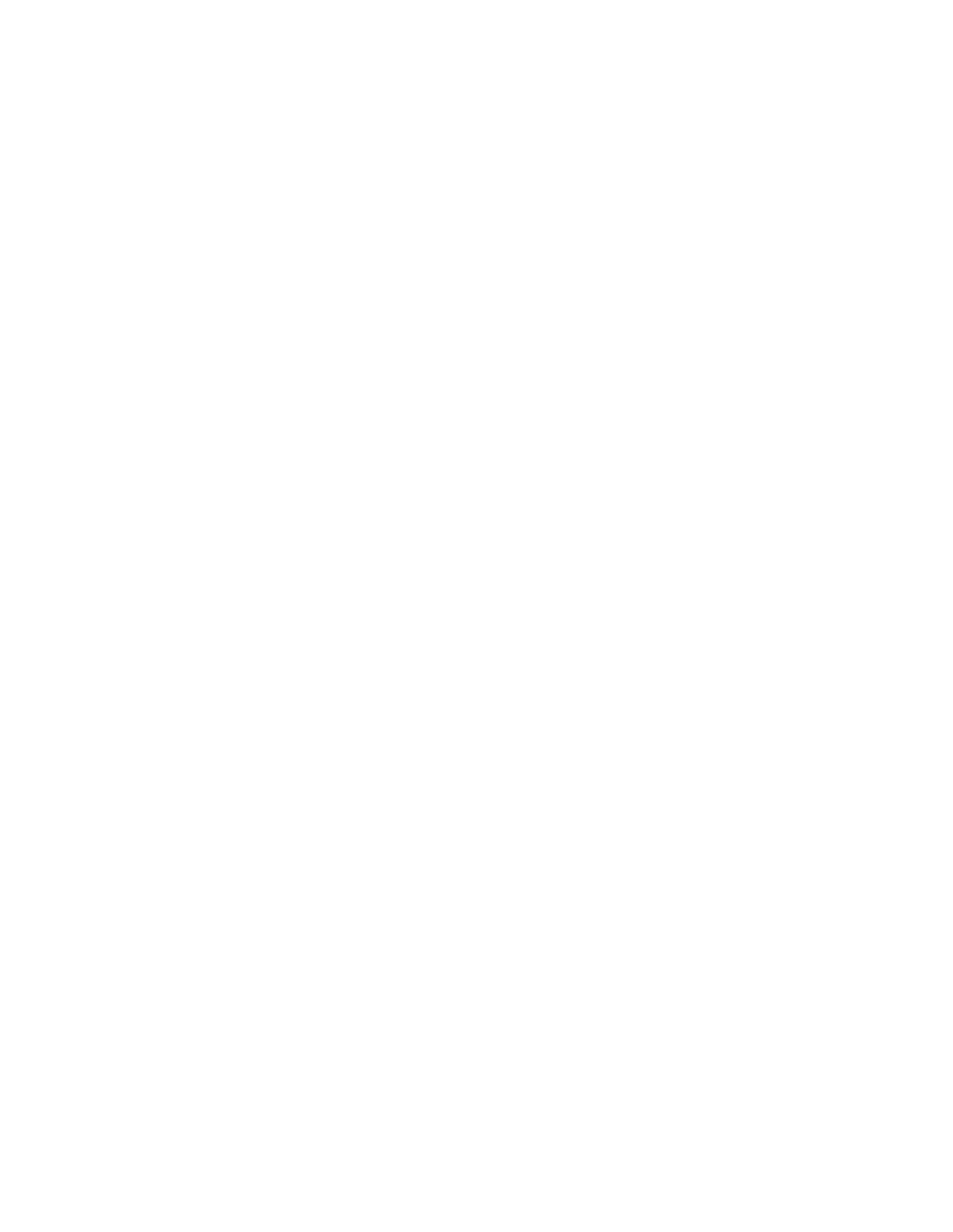# **TABLE OF CONTENTS**

|                      | Motorcycle Helmet Laws And The Use Of FMVSS 218 |  |
|----------------------|-------------------------------------------------|--|
|                      | Compliant Helmets 18                            |  |
|                      |                                                 |  |
| $\mathbf{V}_{\cdot}$ |                                                 |  |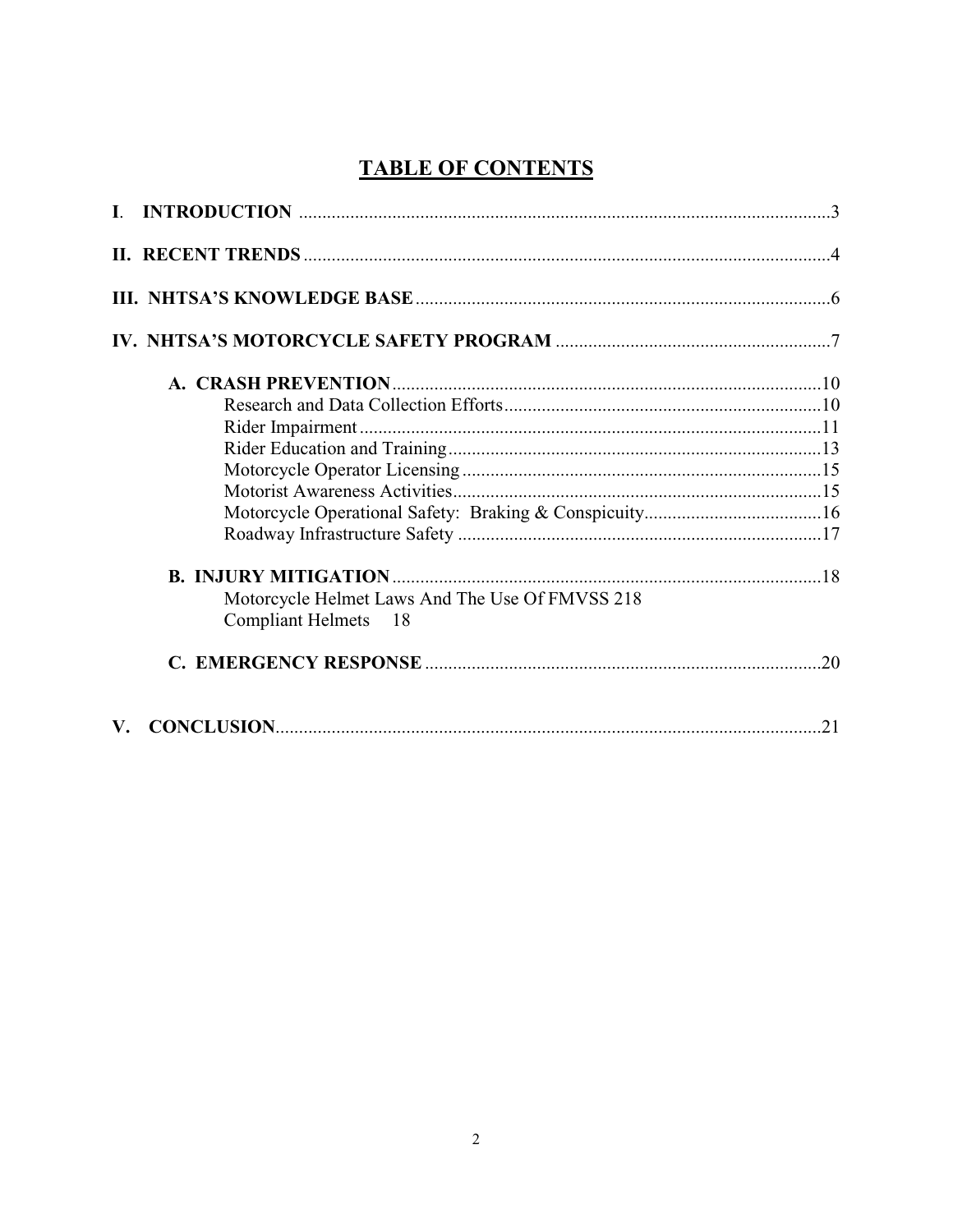## **I. INTRODUCTION1**

Despite significant gains since the enactment of Federal motor vehicle and highway safety legislation in the mid 1960's, the annual toll of traffic crashes remains tragically high. In 2001, the National Highway Traffic Safety Administration's (NHTSA's) Fatality Analysis Reporting System (FARS) and General Estimates System (GES) revealed that approximately 42,116 people were killed and another 3.03 million were injured on our Nation's roadways. Traffic crashes continue to account for 95 percent of all transportation fatalities and 99 percent of injuries, and represent the leading cause of death for individuals ages 4 through 33. The large number of crashes has placed a considerable burden on our Nation's health care system affecting the economy – reaching \$230.6 billion a year, or an average of \$820 for every person living in the United States.<sup>2</sup>

Recent data indicate that deaths and injuries attributable to motorcycle crashes are becoming a larger portion of this grave public health problem. Motorcycle crash-related fatalities have been increasing since 1997, while injuries have been increasing since 1999. More than 100,000 motorcyclists have died in traffic crashes since the enactment of the Highway Safety Act and the National Traffic and Motor Vehicle Safety Act of 1966. Like other road users who are urged to protect themselves from injury or death by wearing safety belts, driving unimpaired, and



observing traffic rules, many motorcycle deaths could be prevented if motorcyclists would take responsibility for ensuring they have done everything possible to make the ride safe by taking operator training, wearing protective gear, and riding sober.

The effects of a crash involving a motorcycle can often be devastating. While 20 percent of passenger vehicle crashes result in injury or death, an astounding 80 percent of motorcycle crashes result in injury or death. According to NHTSA's data, while total traffic deaths increased by four tenths of a percent in 2001, motorcycle deaths were up by 10 percent, compared to 2000. Motorcyclist fatalities have increased each year since reaching an historic low of 2,116 fatalities in 1997. In 2001, 3,181 motorcyclists were killed, an increase of over 50 percent between 1997 and 2001. Without this substantial increase in motorcyclist fatalities between 1997 and 2001, overall highway fatalities would have experienced a marked reduction of about 2.5 percent over this same time period, see Table 1.

<sup>&</sup>lt;sup>1</sup> For all trend data contained within this program plan see – Shankar, Umesh. (June 2001). *Recent Trends in Fatal Motorcycle Crashes.* (DOT HS 809 271). Washington D.C.: National Highway Traffic Safety Administration and *Traffic Safety Facts 2001 – Motorcycles*, (DOT HS 809 473). Washington, D.C.: National Highway Traffic Safety Administration.

2 Blincoe, Larry. (May 2002). *The Economic Impact of Motor Vehicle Crashes, 2000*, (DOT HS 809 446). Washington, D.C.: National Highway Traffic Safety Administration.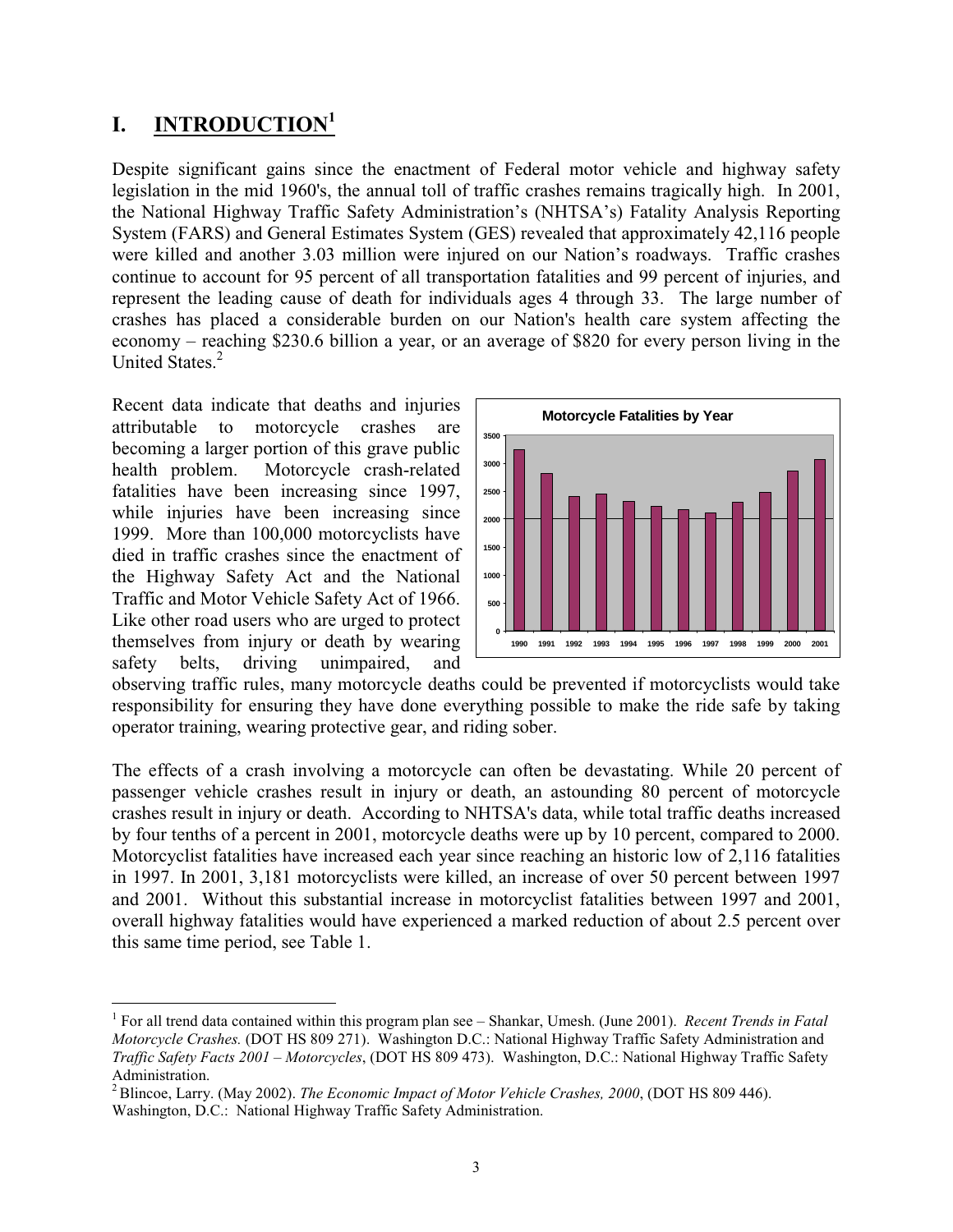| <b>Fatalities</b>                    | 1997   | 1998   | 1999   | 2000   | 2001   |
|--------------------------------------|--------|--------|--------|--------|--------|
| Total                                | 42,013 | 41,501 | 41,717 | 41,945 | 42,116 |
| Change                               | ---    | $-512$ | $+216$ | $+228$ | $+171$ |
| Motorcyclists                        | 2,116  | 2,294  | 2,483  | 2,897  | 3,181  |
| Change                               | ---    | $+178$ | $+189$ | $+414$ | $+284$ |
| Motorcycle Percent of All Fatalities | 5.0    |        | 6.0    | 6.9    | 7.6    |

**Table 1. Total Fatalities vs. Motorcyclist Fatalities By Year, 1997-2001** 

**Source: NHTSA, NCSA: FARS** 

# **II. RECENT TRENDS**

The motorcycle community is experiencing astounding growth. New unit sales of on-highway motorcycles have increased approximately 91 percent since 1997. In 2001, motorcycles represented 2.2 percent of all registered vehicles in the United States and accounted for 0.34 percent of vehicle miles traveled, but crashes involving motorcycles accounted for 7.6 percent of total traffic fatalities on America's roadways. The Motorcycle Industry Council (MIC) expects



motorcycle sales to continue to increase over the next 5 to 7 years – meaning more motorcycles on our Nation's roadways. MIC estimates that 471,000 new on-highway motorcycles were sold in the United States in 2000 alone compared to 379,000 in 1999.<sup>3</sup>



Exposure, measured in terms of vehicle **Fatalities Per 100 Million VMT** 1 miles of travel (VMT) in 2001, shows that motorcyclists were about 26 times as likely to die in a crash than someone riding in a passenger car, and are 5 times as likely to be injured. This is a steep increase from 1997, when motorcyclists were 14 times as likely to die in a crash than someone riding in a passenger car. Per registered vehicle, the 4.1 times the fatality rate for passenger car <sup>5</sup> occupants. The injury rate for passenger car occupants per registered vehicle was 1.2  $t_{\text{total}}$   $t_{\text{total}}$   $t_{\text{total}}$   $t_{\text{total}}$   $t_{\text{total}}$   $t_{\text{total}}$   $t_{\text{total}}$   $t_{\text{total}}$   $t_{\text{total}}$   $t_{\text{total}}$   $t_{\text{total}}$   $t_{\text{total}}$   $t_{\text{total}}$   $t_{\text{total}}$   $t_{\text{total}}$   $t_{\text{total}}$   $t_{\text{total}}$   $t_{\text{total}}$   $t_{\text{total}}$   $t_{\text{total}}$   $t_{\text{total}}$   $t_{\text{total}}$ 

<sup>3</sup>*2001 Motorcycle Statistical Annual*, Motorcycle Industry Council (MIC).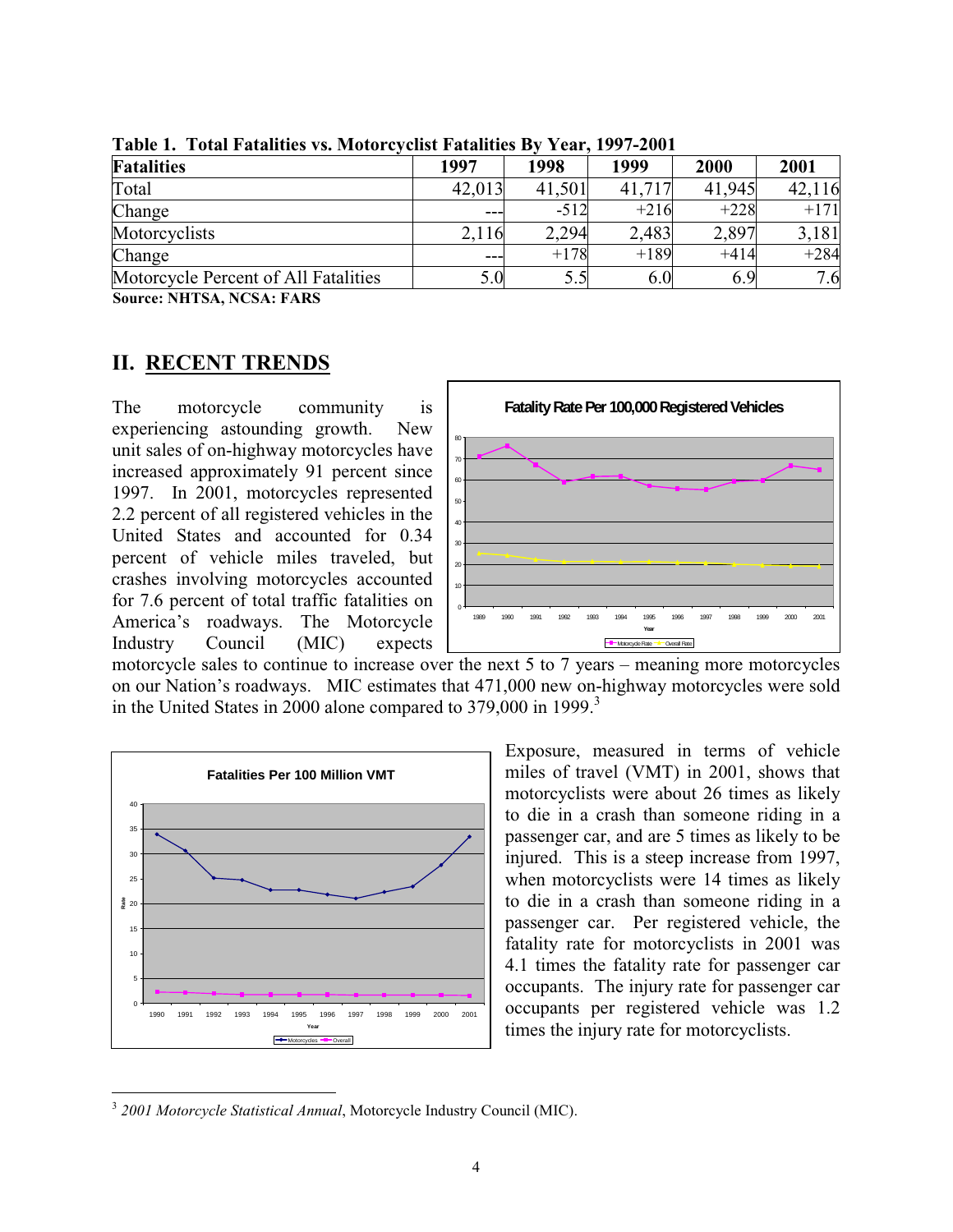A recent analysis of age trends shows that over the past 10 years, fatalities in the 20 to 29 year old age group, the group with consistently the highest annual number of motorcycle fatalities, decreased, while fatalities in the 40 and over age groups increased. During this time, however, there were more driving age individuals in the 40 and over age group in the United **States** number





Since 1980, motorcycle ownership among the 40 and over age group has increased significantly, from 15.1 percent in 1980 to 43.7 percent in 1998.<sup>4</sup>

Likewise, rural motorcycle fatalities have been increasing and have, in fact, surpassed urban fatalities in the years 1998 through 2001.

Another recent trend indicates that the engine size of the majority of the

motorcycles involved in fatal crashes has been increasing, as well. The mean engine displacement of the motorcycles involved in fatal crashes has increased from an average engine size of 769 cc in 1990 to 959 cc in 2001, an increase of 24.7 percent.

Further, the mean age of motorcyclists' fatalities has also increased from 29.3 years in 1990 to 36.3 years in 2001. The analysis also indicates a corresponding rise in the average age of motorcyclists killed and greater involvement of motorcycles with larger engines in fatal crashes.

According to NHTSA's National Occupant Protection Use Survey (NOPUS), a nationally representative observational survey of motorcycle helmet, safety belt, and child safety seat use, helmet use for motorcycle operators fell from 71 percent in 2000 to 58 percent in 2002. This drop is statistically significant and corresponds to a striking 45 percent increase in nonuse.

Rider impairment and speeding also remain major contributing factors in these unnecessary and preventable crashes (both are discussed in greater detail later in this document); however, some other findings extracted from FARS provide further insight into possible reasons for escalating motorcyclist fatalities:

<sup>4</sup>*See id.*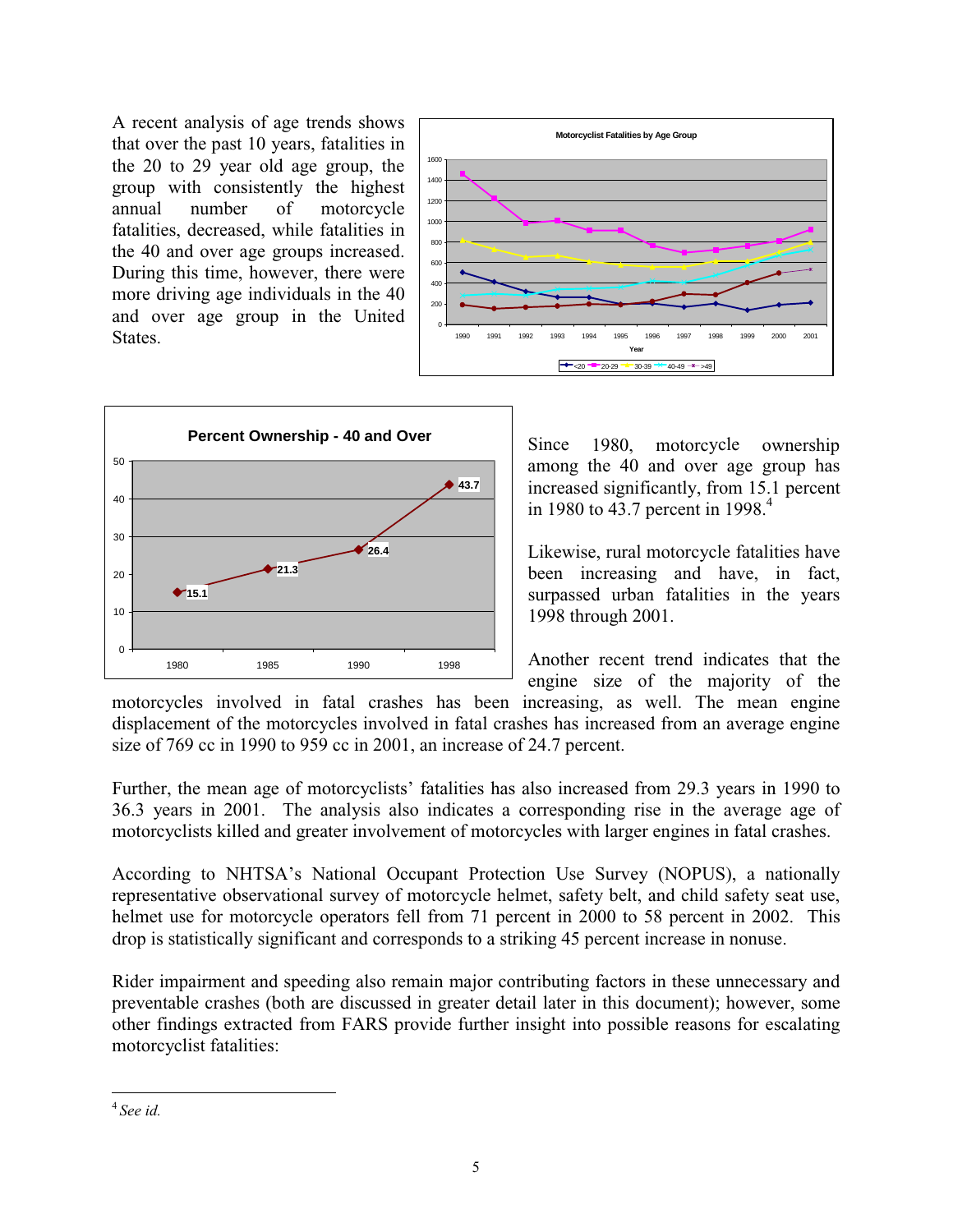- $\triangleright$  Half of the fatalities in single vehicle crashes relate to problems negotiating a curve prior to a crash;
- $\triangleright$  Over 80 percent of motorcycle fatalities in single vehicle crashes occur off the roadway (a crash occurring on the shoulder, median, roadside, outside right-of-way, off roadway – location unknown, in a parking lane, separator and gore. A gore is an area of land where two roadways diverge or converge.);
- $\triangleright$  Almost 60 percent of motorcyclist fatalities in single vehicle crashes occur at night;
- ! Collisions with fixed objects are a significant factor in over half of motorcycle fatalities in single vehicle crashes.

The increase in motorcycle-related deaths and injuries calls for new program actions to supplement existing initiatives. There have been periods of major improvement in motorcycle safety, especially since the implementation of Federal laws and programs that were first established over 35 years ago. But escalating fatality and injury trends sound a warning trend. Motorcyclists age 40 and over riding larger motorcycle engine sizes account for the fastest growing group of motorcyclist fatalities. Fatalities on undivided, rural roadways have also increased significantly. The agency has not determined why there have been alarming increases in fatalities. This unfortunate reversal is occurring while overall traffic deaths remain at historic lows.

# **III. NHTSA'S KNOWLEDGE BASE**

NHTSA has collected and analyzed data on motorcyclists since 1975. NHTSA's National Center for Statistics and Analysis (NCSA) provides analytical and statistical support to the agency and to the highway safety community through data collection, crash investigation, and data analysis.

In June 2001, NCSA released *Recent Trends in Fatal Motorcycle Crashes* (DOT HS 809 271), a report that examined all motorcycle fatalities from 1990 to 1999. This report includes analyses from FARS, the Motorcycle Industry Council, the Federal Highway Administration, and the United States Census Bureau in exploring the recent increases in the number of motorcyclist fatalities.

*Motorcyclist Fatalities in 2000 Research Note* (DOT HS 809 387), released in December of 2001, compared recently released results from the 2000 FARS to the trends and rates from the earlier report.

In 1999, with motorcyclist fatalities in single vehicle crashes accounting for almost half (46 percent) of the fatalities from all fatal motorcycle crashes, the report - *Fatal Single Vehicle Motorcycle Crashes* (DOT HS 809 360), was written to provide insight into the possible causes for these fatalities. The analysis was based on 1990-1999 data from FARS, a census of all fatal motor vehicle crashes.

While NHTSA has a considerable knowledge base, the data analysis still does not get to the heart of the problem, or answer the question as to *why* motorcycle fatalities are on the rise. From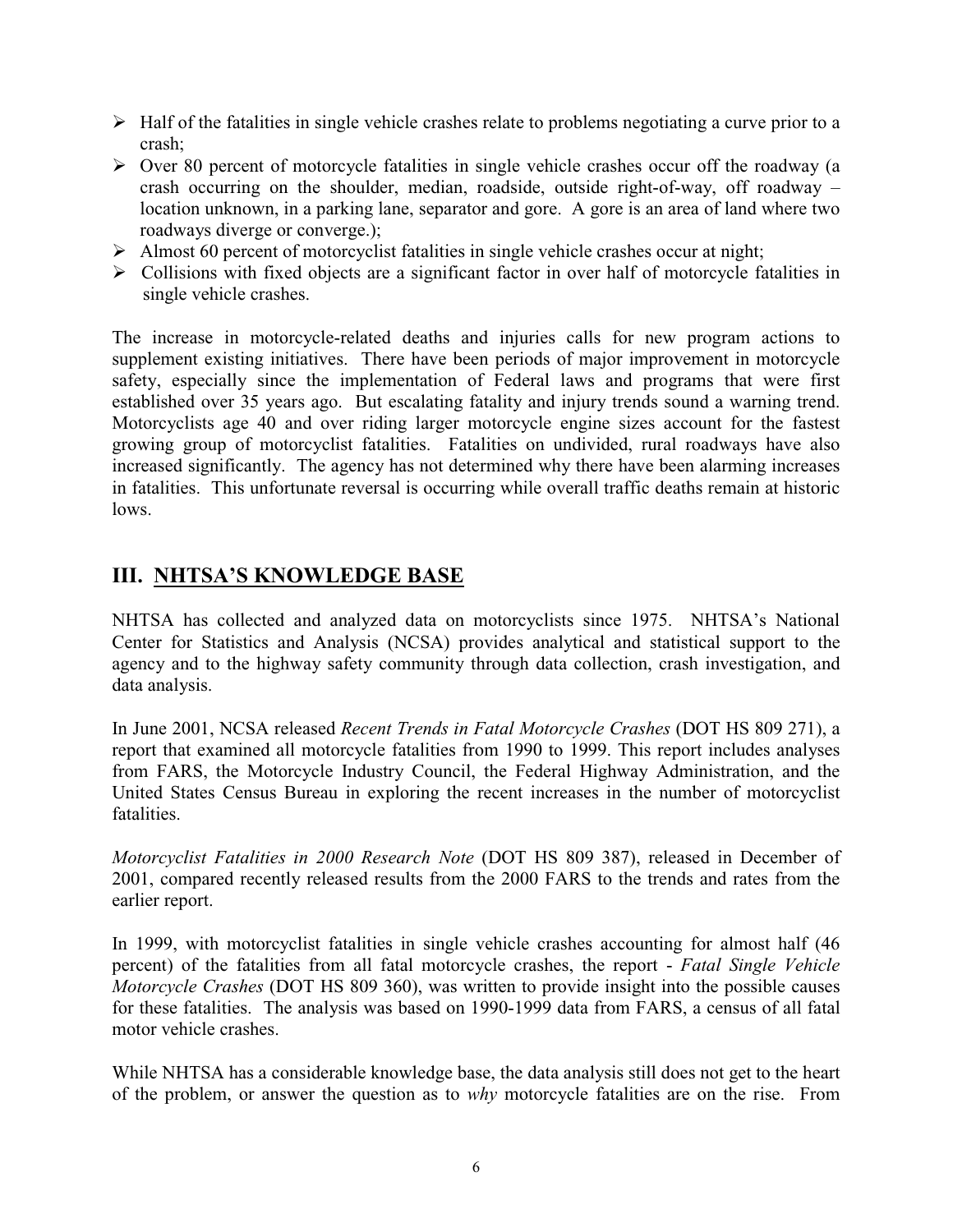recent data analysis, NHTSA has learned who is crashing and also where most motorcycle crashes occur, but needs to determine why older riders with bigger bikes on our Nation's rural roadways are the fastest growing group of fatalities. However, basic questions remain including: What are the characteristics of motorcycle riders and their riding habits that distinguish those who are crash-involved from those who are not? What is the risk of crash involvement at increasing blood alcohol levels? What vehicle, roadway, driver, and rider-related factors are associated with the recent increase in motorcycle fatalities?

As a means of addressing some of these basic questions, NHTSA is pursuing the following motorcycle safety program to supplement the *National Agenda for Motorcycle Safety* (*National Agenda*), discussed below, to improve upon the major problems facing the motorcycling community, while also addressing safety issues emerging on the horizon.

# IV. NHTSA'S MOTORCYCLE SAFETY PROGRAM

In 1997, NHTSA partnered with the Motorcycle Safety Foundation (MSF), a National, nonprofit organization promoting safer motorcycling, to provide the leadership and resources to create the *National Agenda for Motorcycle Safety (National Agenda)*. The *National Agenda* is a strategic planning document intended to provide a shared National vision for future motorcycle safety efforts by incorporating input from a broad, multi-disciplinary spectrum of stakeholders. Developing this framework involved participation by experts in industry, research, training, and rider communities (law enforcement, health care, media, and insurance companies). The result was a collaborative document that examines components of motorcycle safety programs at the Federal, State and local levels. The document also offers strategies for broad-based support and action. It serves as a comprehensive, National blueprint, which all interested parties can use to promote and enhance safety.

*Note: The recommendations in the National Agenda are not recommendations directed to NHTSA or any Federal government agency. Those stakeholders in the motorcycle and traffic safety community may adopt and address any recommendation within their authority as appropriate.* 

Since the release of the *National Agenda* in December 2000, motorcycle fatalities have continued to increase. The *National Agenda* action items were based on data from 1998 and 1999. By 2000 it became clear that an upward trend in motorcycle crash-related fatalities continued from the increases noted in 1998. Data from 2000 and 2001 revealed new and recent emerging trends involving rises in rural versus urban fatalities and deaths among older riders on larger motorcycles. These trends were not known and, consequently not addressed in the *National Agenda.* NHTSA's *Motorcycle Safety Program* aligns with the *National Agenda* on some efforts, but also focuses its efforts on the more recent trends revealed by the 2000 and 2001 data.

This document centers on crash prevention, which offers the greatest potential safety benefit for motorcyclists, while also addressing injury mitigation and emergency response. The *Motorcycle Safety Program* encompasses major areas of concern, including the need for more behavioral and vehicle research, as well as the need to obtain more complete data on specific aspects of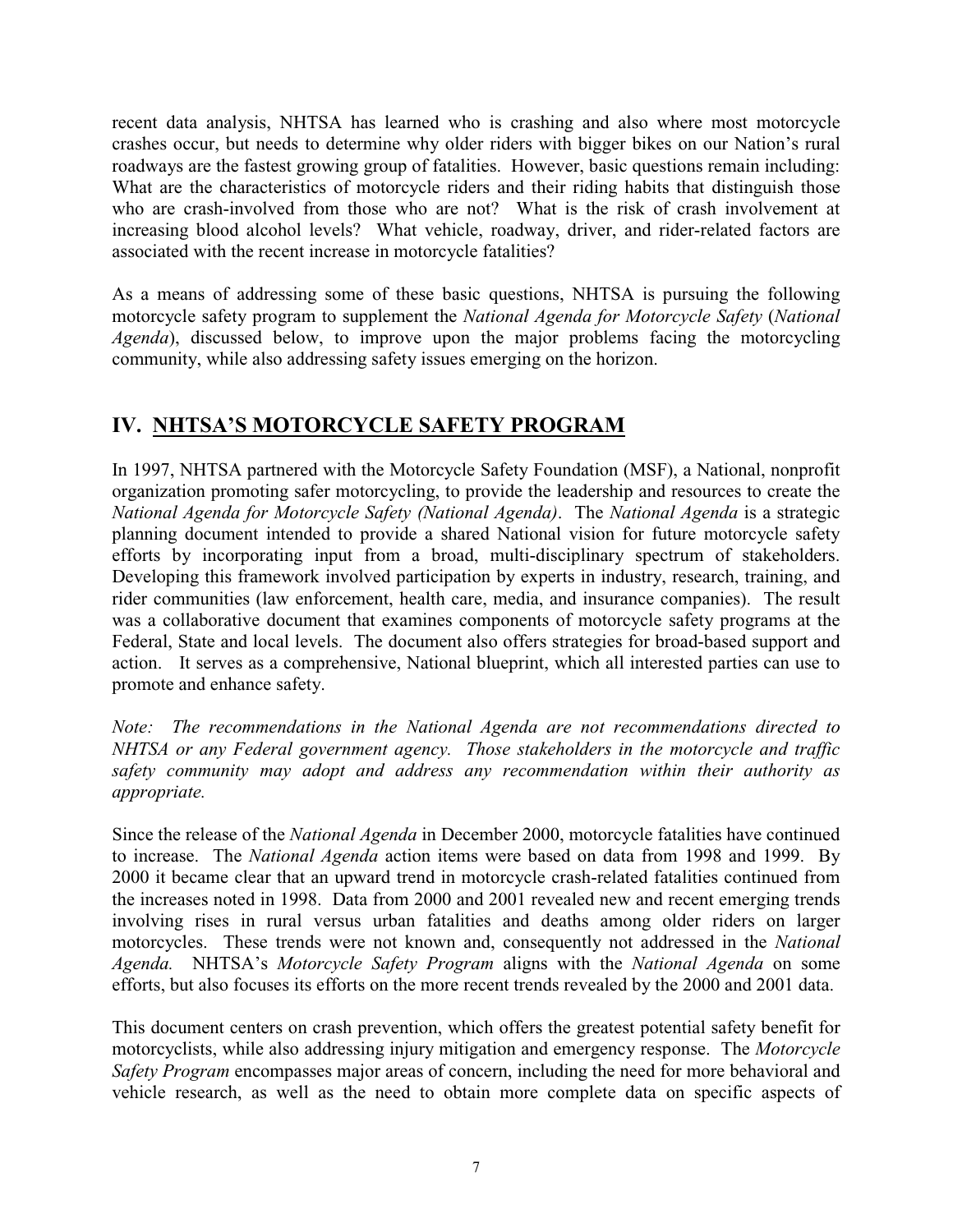motorcycle crashes. It also addresses issues of roadway design that can enhance operator safety. The program builds on current and past efforts, and also addresses a number of concerns raised in the *National Agenda*. It presents the priorities and specific program initiatives that NHTSA intends to pursue in the near and long terms. The document is also consistent with NHTSA's statutory responsibilities in promoting greater motorcycle safety.

As with other traffic safety programs, NHTSA's *Motorcycle Safety Program* is based on a comprehensive approach, as shown in Table 2, that works to: (1) prevent motorcycle crashes; (2) mitigate rider injury when crashes do occur; and (3) provide rapid and appropriate emergency medical services response and better treatment for crash victims. The problems and proposed initiatives are organized according to the Haddon Matrix, which is composed of three time phases of a crash event (Crash Prevention – Pre-Crash, Injury Mitigation – Crash, and Emergency Response – Post-Crash), along with the three areas influencing each of the crash time phases (Human Factors, Vehicle Role and Environmental Conditions).

|                                                     | <b>Human Factors</b>                                                                                                                                       | <b>Vehicle Role</b>                                                                                                     | <b>Environmental</b><br><b>Conditions</b>                                                                                                                                               |
|-----------------------------------------------------|------------------------------------------------------------------------------------------------------------------------------------------------------------|-------------------------------------------------------------------------------------------------------------------------|-----------------------------------------------------------------------------------------------------------------------------------------------------------------------------------------|
| Crash<br><b>Prevention</b><br>(Pre-Crash)           | Rider<br>Education/Licensing<br><b>Impaired Riding</b><br>۰<br><b>Motorist Awareness</b><br>L,<br><b>State Safety Programs</b><br>$\overline{\phantom{0}}$ | Brakes, Tires, and<br>Controls<br>Lighting and Visibility<br>$\blacksquare$<br>Compliance Testing and<br>Investigations | Roadway Design,<br>$\blacksquare$<br>Construction.<br>Operations and<br>Preservation<br>Roadway Maintenance<br>$\blacksquare$                                                           |
| Injury<br><b>Mitigation</b><br>(Crash)              | Use of Protective Gear                                                                                                                                     | Occupant Protection<br>$\blacksquare$                                                                                   | Roadside Design,<br>$\blacksquare$<br>Construction, and<br>Preservation                                                                                                                 |
| <b>Emergency</b><br><b>Response</b><br>(Post-Crash) |                                                                                                                                                            | Automatic Crash<br>$\blacksquare$<br>Notification                                                                       | Education and<br>Assistance to EMS<br><b>Bystander Care</b><br>$\blacksquare$<br>Training for Law<br>$\blacksquare$<br>Enforcement<br>Data collection $&$<br>$\blacksquare$<br>analysis |

**Table 2: NHTSA's Motorcycle Safety Program5** 

## **Challenges**

While NHTSA is anxious to find effective solutions to this major public health problem – funding and greater activism are key. Our ultimate objective for all road users, including motorcyclists, is to reduce motorcycle-related fatalities and injuries. However, in working to improve motorcycle safety NHTSA faces major challenges – challenges in terms of limited

<sup>&</sup>lt;sup>5</sup> Activities shown in italics are either implemented jointly with, or conducted by, FHWA.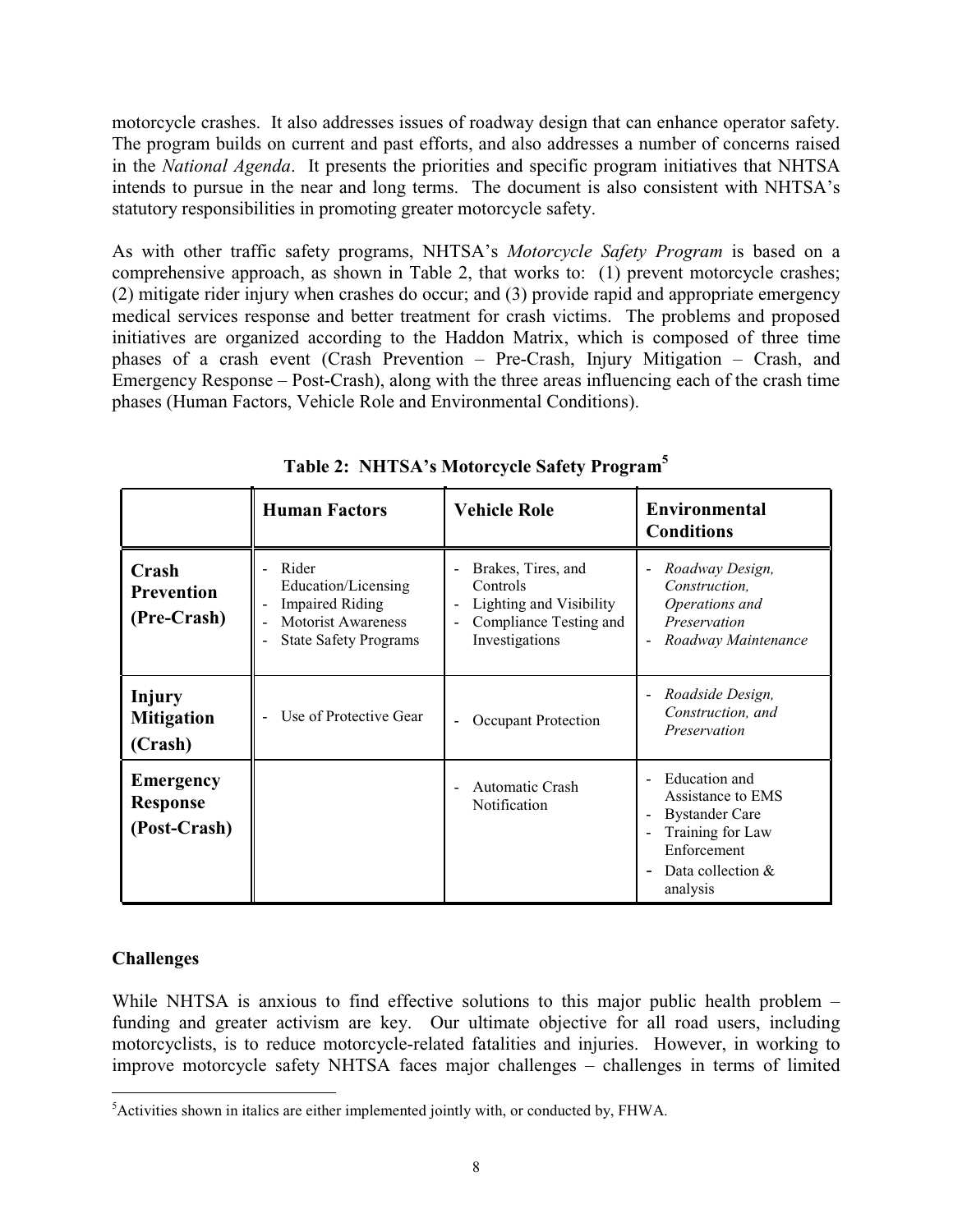financial resources and balancing the competing priorities of other critical traffic safety issues. Most of the planned activities are directly linked to financial resources available to combat this growing problem. NHTSA's planned activities, to date, to improve motorcycle safety, are discussed in the next section of this program. The agency will continue to partner with FHWA and the motorcycle and traffic safety communities to improve, not just motorcycle safety, but highway safety overall. In doing so, a renewed National comprehensive effort needs to take place at all levels - Federal, State, local and individual – in order to reduce the number of fatalities and injuries attributable to motorcycle crashes.

Motorcycle safety is traditionally promoted by the agency through highway safety grants to States, technical assistance, specific safety initiatives, data collection and analysis, and safety standards designed to contribute to safe operation and rider protection. NHTSA has allocated resources to support these broad initiatives since the agency's inception in the late 1960's. NHTSA's aim has remained one of intensifying the focus it brings to safety problems inherent in operating motorcycles. Its approach entails safety leadership, nationally and internationally. NHTSA works to encourage safety efforts by all segments of the United States motorcycling community, and it collaborates with international organizations and governments as well, and will continue to do so. The agency values its partnerships with stakeholders in the motorcycle manufacturing and aftermarket industries, as well as the rider and education communities. However, efforts by interested parties in this community face difficult challenges in working to improve motorcycle safety. Although National data show that trends in crashes involving motorcycles shift over time, the big issues surrounding motorcycle safety - such as rider protection during crashes, the need for more and improved rider training, and the impairing effects of alcohol - are extant from year to year. NHTSA views interaction with stakeholders as a crucial means to allow it to collaborate on how to best improve these and other issue areas affecting motorcycle safety. Personal protective gear, rider education and training, and riding sober are the best defenses to prevent crashes and mitigate injuries when a crash does occur. Like other road users who are urged to protect themselves, and others, from injury or death by wearing safety belts, driving unimpaired, and observing traffic rules, motorcyclists must ensure that they have done everything possible to make the ride safe by taking training, wearing protective gear, and riding alcohol and drug free.

Motorcycle organizations, as well as NHTSA, are increasing their activities aimed at reducing motorcyclist fatalities. For instance, MSF has announced the establishment of a grassrootsoriented, small-award grant program to help support the implementation of the recommendations of the *National Agenda*. The program enables any person, organization, or business to submit an application with award amounts ranging from \$1,000 to \$10,000 to institute programs that will be recognizable, measurable and have immediate returns. In addition to supporting the implementation of the *National Agenda*, MSF has offered to provide free training and education materials to state motorcycle safety and highway safety offices, event planners, enthusiast organizations and others to promote Motorcycle Safety Awareness Month, which occurs each May.

In showing its commitment to carrying out its safety mandate, NHTSA published a draft Motorcycle Safety Improvement Plan in the Federal Register on June 25, 2001. The agency received 78 comments on the plan. Several comments expressed the need for in-depth research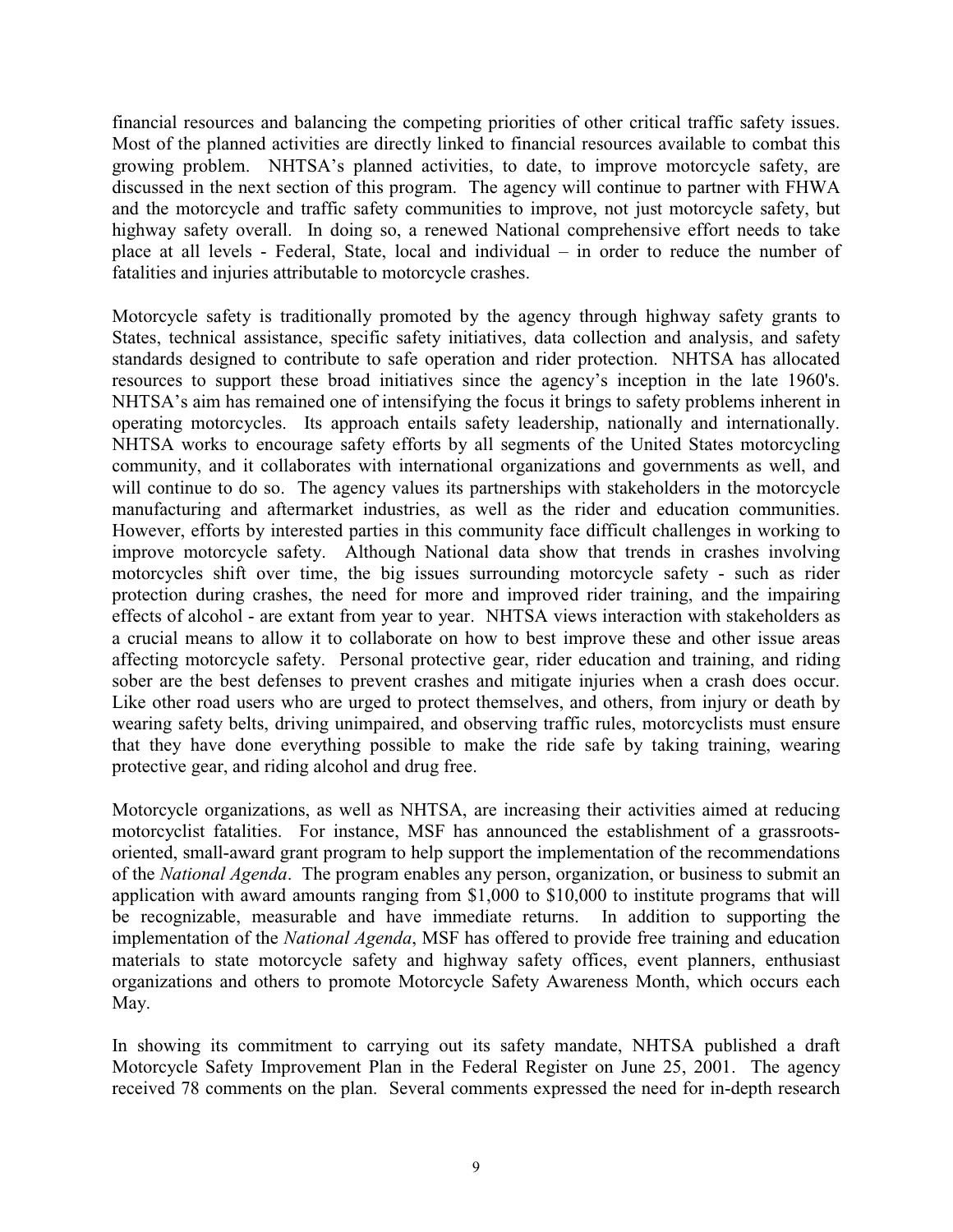into the causes of motorcycle crashes. Other comments included the need for more rider education and other motorist awareness courses, while some dealt with the issue of mandatory helmet laws for all riders. The following describes NHTSA's program.

# *A. CRASH PREVENTION*

Preventing crashes before they occur is a major component of any comprehensive traffic safety program, including motorcycle safety. NHTSA's crash prevention activities will have a significant focus on variables that affect and contribute to crashes – operator fitness, experience and training, and licensing. Operator impairment alone is a contributing factor in more than half of all fatal-single vehicle motorcycle crashes. The agency supports effective State rider education and training programs and encourages proper licensing for all motorcyclists. NHTSA also promotes "share the road" and other motorist awareness efforts to raise the motoring public's awareness of the various mix of vehicles and non-vehicle users using the Nation's roadways.

## **RESEARCH AND DATA COLLECTION EFFORTS**

NHTSA's FARS data provide information on *who* is involved in motorcycle crashes, but it does not provide information on *why* a motorcyclist becomes crash involved. Collecting and analyzing data on rider education and training, licensing, length of time riding a motorcycle and specific attributes of the motorcycle being operated, riding habits – alone or in a group, and other similar data are key to answering this fundamental question to assist in crash prevention. NHTSA's research efforts will also try to resolve questions surrounding the medical outcomes of crash involved motorcyclists including short and long term effects and the costs of rehabilitation for injured operators.

## *NHTSA's Research and Data Collection Efforts Program:*

- ! *Conduct Research to Determine Motorcycle Operator Characteristics*. The agency will undertake research to determine the characteristics of motorcycle operators in today's general rider population and, to the extent possible, the characteristics, behaviors, and experiences associated with motorcyclists who become involved in a crash. Data to be collected include biographic and demographic characteristics, riding habits, rider training, and licensing status. Ultimately, the collection and analysis of these data, when combined with other information, should enable NHTSA to improve the types of countermeasures developed for reducing the occurrence of injury producing crashes. **Targeted completion date – March 2004**
- ! *Study of Rehabilitation Costs Associated with Motorcycle Crash Related Injuries.* Data are needed on rehabilitation costs of injuries resulting from motorcycle crashes. NHTSA is examining the rehabilitation costs associated with injuries received as a result of motorcycle crashes to provide a more complete picture of costs associated with motorcycle crashes. One of the products of this project is a model for estimating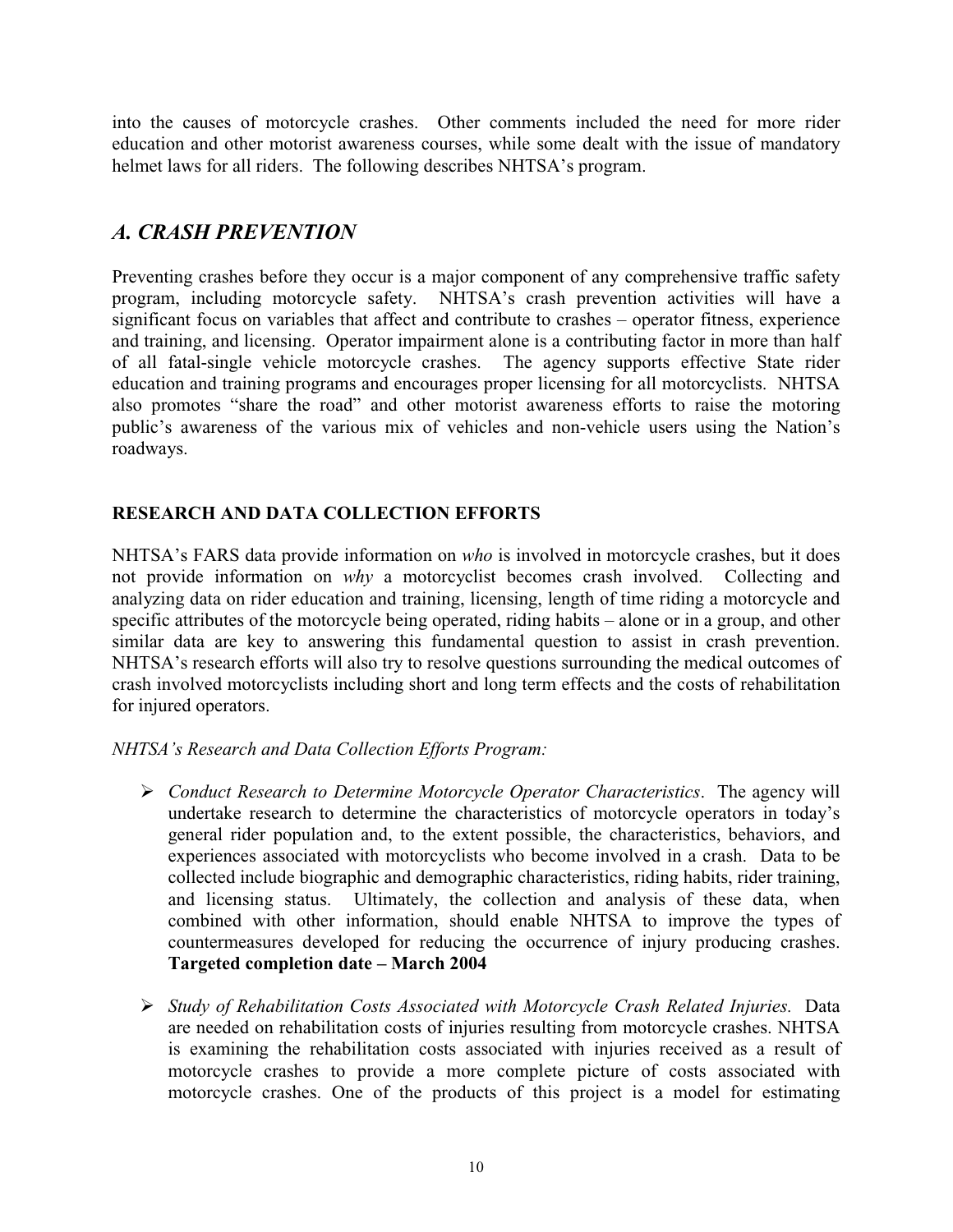rehabilitation costs resulting from motorcycle crashes and adapting this model so that it can be applied to all motor vehicle crashes. **Targeted completion date – December 2004** 

- ! *Study Crash Risk*. The current status of situational and behavioral errors or factors associated with motorcycle crashes remains unknown. Also, crash risk and riding behaviors for different target groups need to be examined further. The findings from this study will be compared with databases containing information for motorcyclists who are involved in crashes, especially those who are 40 years of age and older, due to their increasing involvement in crashes. **Targeted completion date – March 2005**
- ! *Conduct a Vehicle Crash Causation Study Including Motorcycle Crashes.* NHTSA is considering an update to its previous motor vehicle crash causation study, the 1979 Indiana Tri-Level Causal Analyses study. The agency plans to collect crash causation data on motorcycles as part of this study. This research will assist NHTSA in addressing a number of critical safety questions including "why" there has been a substantial increase in motorcycle crashes and operator fatalities especially among riders 40 and over, as well as the growing popularity of larger motorcycles and their increased involvement in crashes. An updated motor vehicle crash causation study will aid NHTSA researchers in identifying and creating new initiatives for their crash avoidance and countermeasures programs. **Targeted completion date – September 2009.**

#### **RIDER IMPAIRMENT**

Like operators of other vehicles, motorcycle operator impairment, mainly from the use of alcohol, is a serious problem. In 2001, motorcycle operators in fatal crashes had higher intoxication rates than any other type of driver. Twenty-nine percent of fatally injured motorcycle operators were intoxicated at 0.08 g/dl or greater blood alcohol concentration (BAC), and another 7 percent were reported to be at BAC 0.01 to 0.07 g/dl. In single vehicle motorcycle crashes, 41 percent of the fatally injured



motorcyclists were intoxicated with a BAC  $\geq$  0.08 g/dl.

The agency has set a goal of reducing the alcohol-related highway fatality rate to no more than 0.53 per 100 million VMT by the end of 2003. In 2001, the alcohol-related fatality rate from all motor vehicle crashes was 0.63 per 100 million VMT. In 2001, the alcohol-related fatality rate from motorcycle crashes was 14.3 fatalities per 100 million VMT, or 22.7 times higher than the rate for all motor vehicles.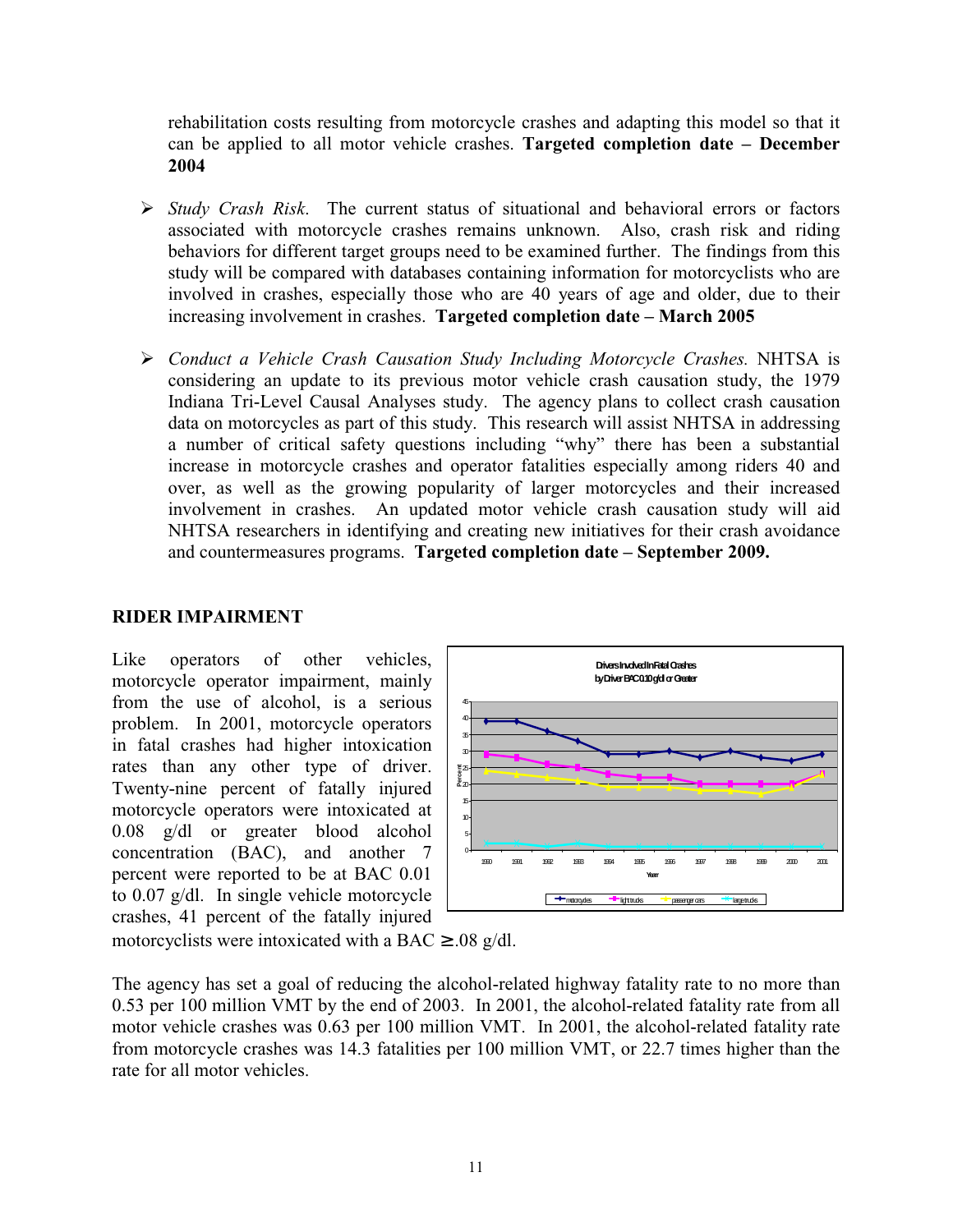The risk entailed in drinking and then riding is exacerbated by other risk-taking behaviors, such as riding without the proper protective gear, including protective clothing and a motorcycle helmet. Data indicate that in 2001, only 40 percent of intoxicated motorcycle operators killed wore helmets, compared with 60 percent for those who were sober. The intoxication rate was highest for fatally injured operators between 40 to 44 years old (42 percent), followed by ages 35 to 39 (40 percent) and ages 30 to 34 (35 percent). More than 5 percent of motorcycle operators in fatal crashes in 2001 had at least one prior conviction for driving while intoxicated on their driver records, compared to fewer than 4 percent of passenger vehicle drivers.

From 1990-1999, half of all riders killed on motorcycles with 1001-1500 cc engine sizes had alcohol in their blood  $(11\%$  BAC 0.01-0.09, 39% BAC 0.10+). Two-thirds of 30-39 age group riders killed on undivided roadways were speeding and using alcohol, with 55 percent having at least BAC 0.10 g/dl.

A recent report *Drinking, Riding and Prevention – A* Focus Group Study (November 2002) examined the attitudes and beliefs of motorcyclists' regarding drinking and riding and found that: (1) riders often discourage peers from riding after drinking, but a culturally reinforced respect for rider freedom and individual responsibility sets intervention boundaries; (2) rider concern for the safety and security of the motorcycle nearly always overshadows concern for individual safety and contributes to drinking and riding (i.e., leaving the motorcycle and getting home an alternative way); and (3) motorcycle impoundment and court-ordered payment for vehicle storage, alcohol treatment programs, and other costs are considered persuasive countermeasures that seem to deter drinking and riding. The results suggested that the integration of social norm models into drinking-and-riding prevention programming may be a promising approach.

In order to combat the impaired rider problem, NHTSA has ongoing programs and is currently developing new strategies based on knowledge learned from recent studies. The agency will continue to work with law enforcement organizations at the National, State, and local levels to develop strategies to more aggressively enforce impaired riding laws. Moreover, NHTSA will work to ensure that impaired riding laws will be fully prosecuted and adjudicated. NHTSA will also work with National prosecutorial and judicial organizations to educate their members on impaired riding related issues.

#### *NHTSA's Rider Impairment Program:*

- ! *Complete Alternative Methodologies for Determining Alcohol Crash Risk Project.*  NHTSA will assess the feasibility of alternative approaches to determine the relative risk of alcohol-impaired riders. The research project is intended to provide information regarding a variety of approaches (e.g. case-control method) that may be used to determine crash risks among riders who drink. **Targeted completion date – March 2003**
- ! *Conduct Pilot Tests of Recommendations from the Alternative Methodologies for Determining Alcohol Crash Risk Project*. The agency will pilot test the most feasible and effective data collection methodologies from the *Alternative Methodologies for*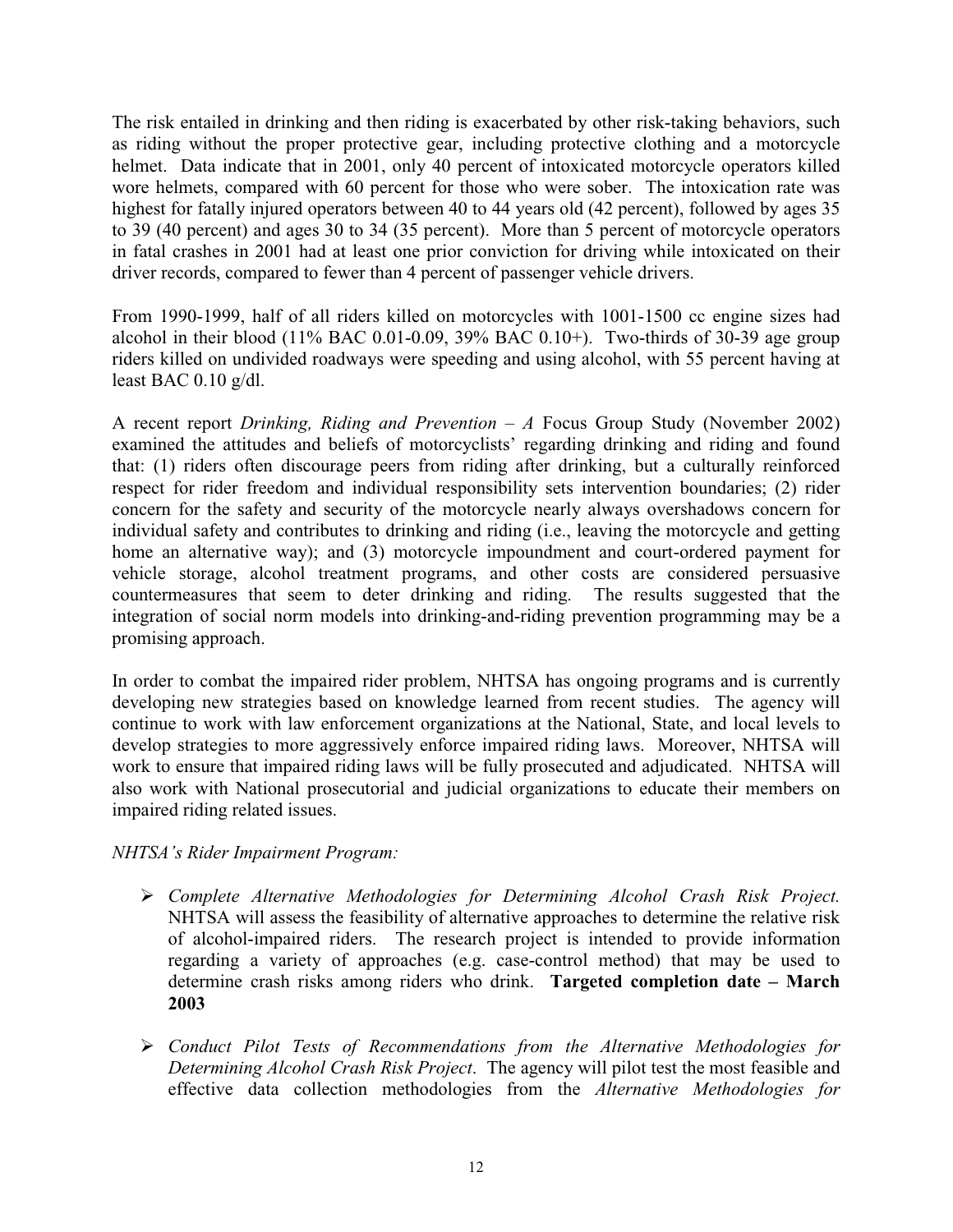*Determining Alcohol Crash Risk* project discussed above. **Targeted completion date – To be determined upon completion of** *Alternative Methodologies for Determining Alcohol Crash Risk Project.* 

- ! *Conduct a Series of National Motorcycle Leadership Meetings to Address Impaired Riding.* The agency recognizes that it will take more than just public information and education to solve the impaired riding problem. Under the auspices of the *National Agenda*, NHTSA in partnership with MSF, will convene the National motorcycling organizations to discuss issues related to impaired riding and encourage the leadership to begin to make policy changes within their organizations to discourage the use of alcohol at sponsored events. **Targeted completion date – October 2003**
- ! *Complete Impaired Riding Demonstration Projects.* NHTSA will complete two demonstration projects that test different strategies designed to reduce the number of alcohol-related motorcycle crashes. Enforcement of existing impaired driving laws; providing safe rides home, not only for the motorcyclists but also for the motorcycle itself; and public information and education targeting motorcyclists and their family members are key components of these efforts in Minnesota and Hawaii. The results of these demonstration projects will be analyzed and provided to States to use in their programs to impact impaired riding. **Targeted completion date – December 2003**
- ! *Establish a Partnership with the American Motorcyclist Association (AMA) to Develop Education Messages and Prevention Strategies.* To reach motorcyclists at organized motorcycling events such as sanctioned AMA races, NHTSA entered into partnership with the AMA to develop specific impaired riding messages targeting motorcyclist event attendees to include the incorporation of NHTSA's current "*Friends Don't Let Friends Ride Drunk"* and "*You Drink & Drive-You Lose"* campaigns. Additionally, NHTSA will work with the AMA to provide alcohol server training to event management and race staff. Initial materials for this project will be released in Spring 2003. **Targeted completion date – August 2005**

## **RIDER EDUCATION AND TRAINING**

NHTSA recognizes that there is an increasing demand for rider education and training courses and that some States have difficulty meeting this demand. Currently, 47 States have legislated rider education and training programs to provide education and training for those who seek it. Some States do mandate training for motorcyclists under a certain age (generally 18). However, many report that waiting times to complete a course range from 6 months to a year and there are also wide differences in program content and administration from State to State.

The agency works with MSF and the National Association of State Motorcycle Safety Administrators (SMSA) to provide assistance to States in developing, implementing, administering, and evaluating State motorcycle rider education programs. Through its regional offices, NHTSA will encourage each State to conduct a motorcycle safety program assessment (MSPA) and use the results to better understand how existing State and Federal resources are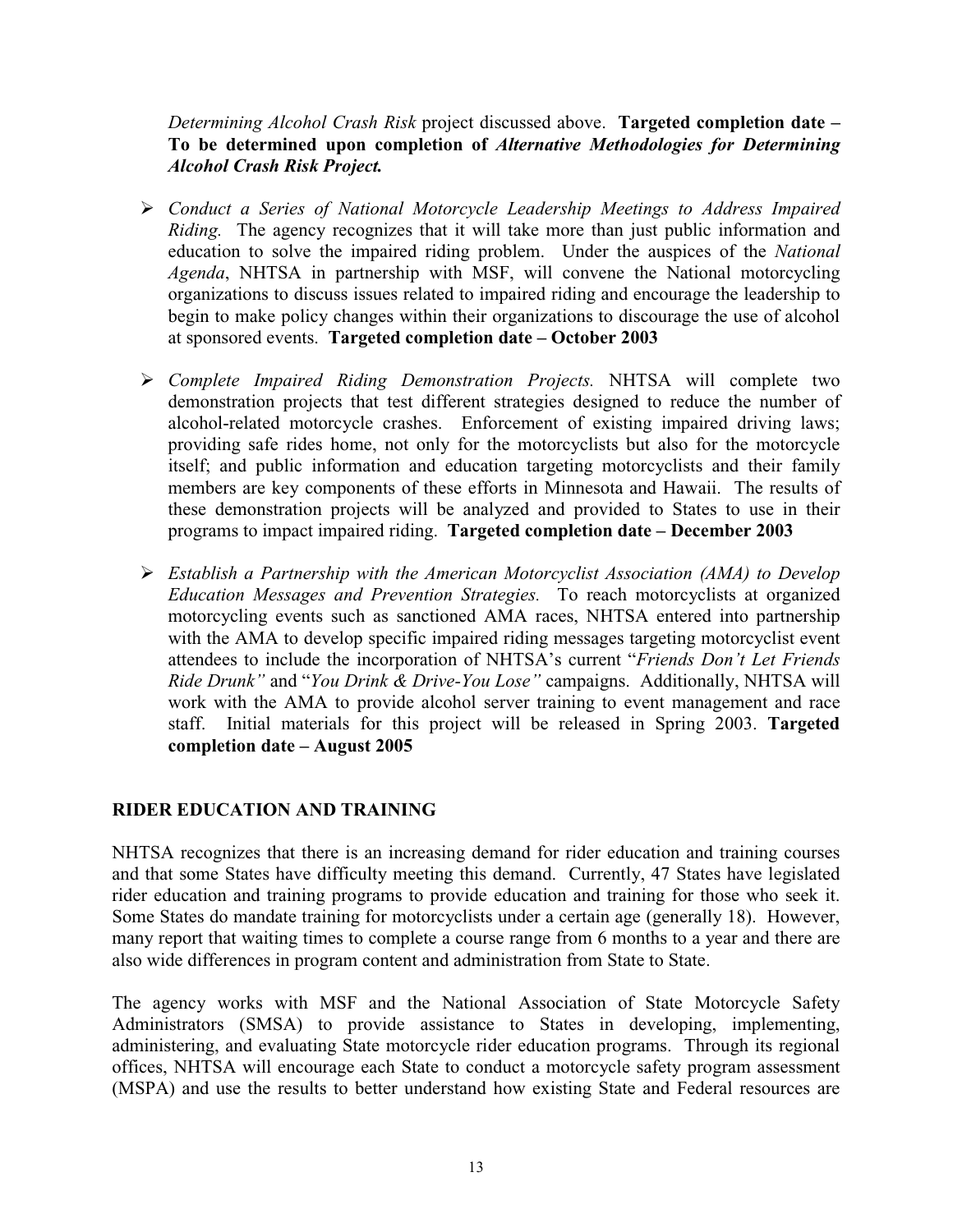being distributed, as well as to identify and address inefficiencies in funding and delivery of its comprehensive motorcycle safety program. To further maximize resources, NHTSA worked with the SMSA to develop a forecasting methodology to enable State rider education and training programs to set goals to meet the increasing training demand, identify resources needed to meet that demand, and develop an action plan to serve as a blueprint for reaching rider education and training goals. This effort, in combination with the MSFs efforts to offer modified curricula to meet the needs of individual motorcyclists, should allow State rider education and training programs to increase capacity and address lengthy waiting lists. To complement these efforts, NHTSA's regional offices will work more closely with State rider education and training programs and State highway safety offices to foster partnerships with the private sector to identify and develop potential training sites to expand the availability of training to meet current and future demand. Nevertheless, like novice drivers who pay to receive driver's education to prepare them to operate a motor vehicle safely, motorcyclists also must be willing to consider paying for rider education and training.

## *NHTSA's Rider Education and Training Program:*

- ! *Coordinate the Enhancement of State Motorcycle Safety Activities*. NHTSA's regional offices will facilitate the development of interdisciplinary working groups within each State to fully develop Statewide comprehensive motorcycle safety programs. Working groups representing highway safety, motorcycle rider education and training, licensing, law enforcement, research, health care, roadway and rider groups will be formed to discuss and plan future motorcycle safety efforts at the State level to positively impact the rising trend in motorcyclist fatalities. **Targeted completion date – Ongoing**
- ! *Examine State Rider Education and Training Programs.* To better understand how State rider education and training programs are administered, NHTSA has begun a study to review the policies and practices of each State's rider education and training program. Once completed, those States that have been identified as having the most efficient and effective program components will be highlighted and offered as models to be adopted by other States where possible. Identifying cost effective and efficient policies and practices is important in this era of competing financial resources, and will allow State rider education and training programs to maximize limited funding while continuing to meet increasing demand. **Targeted completion date – September 2004**
- ! *Link Rider Education Data with Crash Outcome Data.* The agency will support the Crash Outcome Data Evaluation States (CODES) Data Network as it links State rider training databases with existing CODES databases to collect and analyze data that provide a better understanding of the link between a rider's training history and crash involvement. Data analysis will include, but not be limited to, training status, injuries received and treatment/rehabilitation costs, emergency response data, and other variables important to analyze crash scenarios. **Targeted completion date – December 2005**

## **MOTORCYCLE OPERATOR LICENSING**

Motorcycle operator licensing is another major component to a comprehensive motorcycle safety program. By obtaining a specialized motorcycle license, a motorcyclist demonstrates the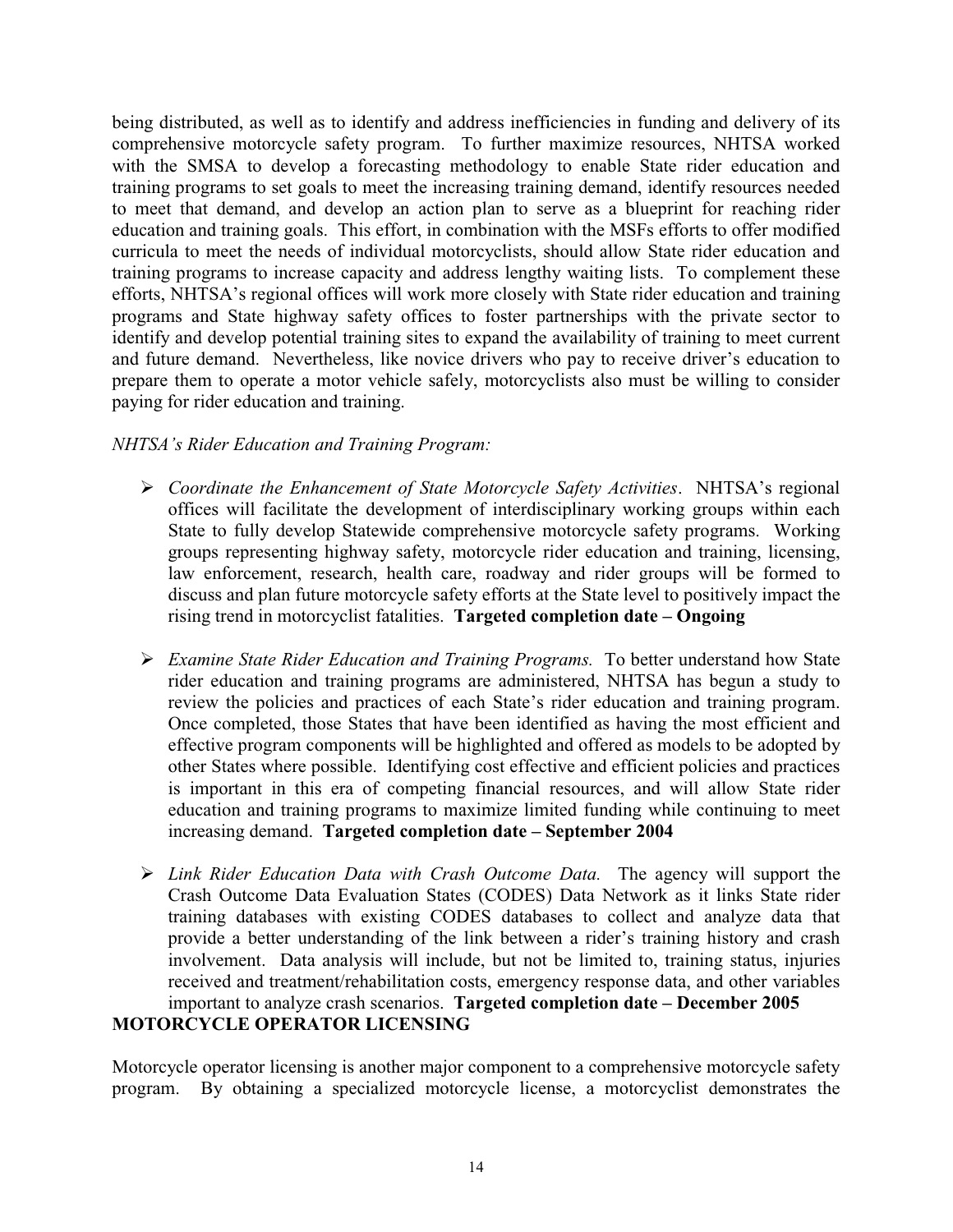minimum ability to safely operate a motorcycle on the roadway. All 50 States require a motorcycle operator to obtain a license or endorsement to operate such a vehicle. Nearly one out of four motorcycle operators (27 percent) involved in fatal crashes in 2001 was not properly licensed (Improperly licensed defined as not licensed to operate a motorcycle, or a license suspended, revoked, expired, canceled or denied). Motorcycle operators involved in fatal traffic crashes were more than 1.4 times as likely as passenger vehicle drivers to have a previous license suspension or revocation (18 percent and 13 percent, respectively). NHTSA will continue to work with law enforcement agencies to enforce licensing laws, and with motorcycling organizations to increase the number of properly licensed motorcyclists.

#### *NHTSA's Motorcycle Operator Licensing Program:*

! *Examine State Licensing Programs.* As part of the rider education and training study discussed earlier, NHTSA is examining licensing practices in each State and the relationship between the rider education and training program and a State's licensing practices. To the extent possible, NHTSA will encourage State licensing programs to work in concert with rider education and training programs to issue an operator license, as appropriate, upon successful completion of a rider-training course. **Targeted completion date – September 2004** 

#### **MOTORIST AWARENESS ACTIVITIES**

It is critical for motorists to learn to identify, and share the road safely with motorcyclists. This is an important element to NHTSA's motorcycle safety program. In 2001, there were 1,428 twovehicle fatal crashes involving a motorcycle and another vehicle. In 36 percent (516) of these crashes, the other vehicle was turning left while the motorcycle was going straight or passing. Because of the motorcycle's size and unique handling characteristics, other roadway users may not understand the actions that motorcyclists take to safely interact in traffic. For example, roadway users may not provide motorcycle operators enough space or allow adequate reaction time to take crash avoidance maneuvers to avoid a hazard.

To educate motorists on learning to identify, and share the road with, motorcyclists, NHTSA, while enhancing its existing highway safety partnerships, plans to engage key National organizations to promote motorcycle awareness to their members, while also encouraging these organizations to include safety awareness messages in their materials, as appropriate. In addition to a motorcycle awareness message, the agency will work with appropriate organizations to promote messages that will discourage drinking and riding, while encouraging the use of personal protective gear.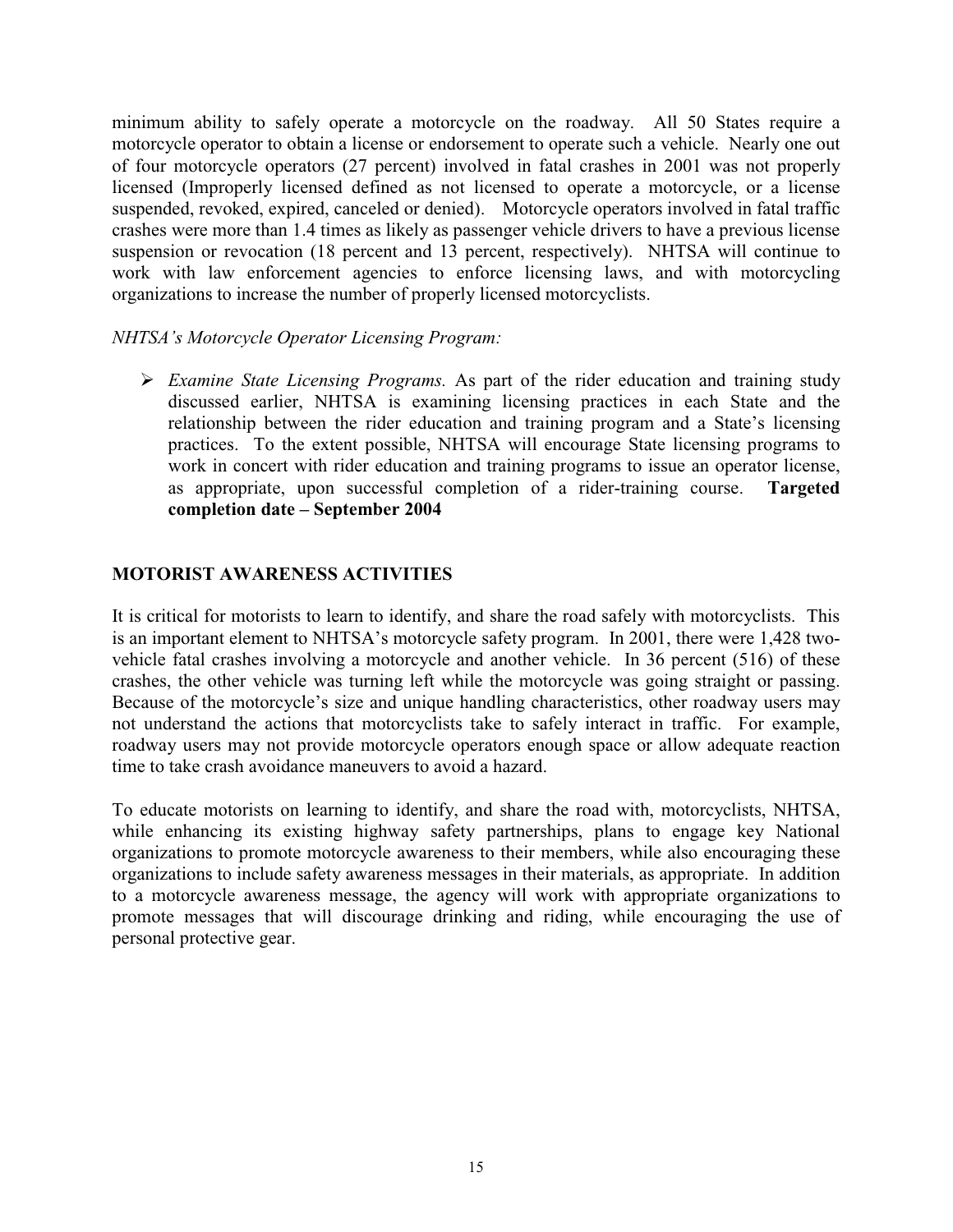#### *NHTSA's Motorist Awareness Program:*

! *Complete Motorist Awareness State Demonstration Projects.* The agency is nearing completion of motorist awareness activities in New York and Washington State to test how motorist awareness messages can affect the number of motorcycle crashes. New York's effort kicked off during the summer of 2001 and is known as the *"Drive Right"*  campaign. Washington's efforts kicked off in the Spring of 2002. NHTSA plans to package the demonstration projects' templates, to make them available to State and community-based traffic safety organizations throughout the country. **Targeted completion date – October 2003** 

#### **MOTORCYCLE OPERATIONAL SAFETY: BRAKING AND CONSPICUITY**

It is also important to monitor the motorcycle crash experience to facilitate identification of potential factors that may hamper safe operation and rider safety. Motorcycle designs have changed significantly over the past 20 years. Today, a majority of the motorcycles on our roadways are sport bikes and cruisers – models that did not exist in the 1970's. Engine sizes have increased, suspension systems have drastically changed and frame design and construction have improved. At the same time, fuel tanks have changed, the industry has experienced tire and wheel improvements and there has even been an introduction of interconnected brake systems. In single vehicle motorcycle crashes, about 13 percent of fatalities have been related to a braking maneuver used during the crash, even though braking performance may not have been a contributing factor in the crash. In addition, about 9 percent of the fatalities have been related to steering maneuvers. A primary interest will center on determining whether present Federal requirements for effective braking action need to be revised to more closely reflect new technology already available in the marketplace. A major issue will involve evaluation of how changes in motorcycle operation and design features affect rider safety and performance.

#### *NHTSA's Motorcycle Operational Safety Program:*

! *Study Motorcycle Braking Technological Advances, Quantify Braking Performance, and Conduct Benchmarking for Different Systems.* In the area of braking technology, braking systems are radically different in the current fleet. NHTSA will study two technological advances in the area of braking – linked brakes and anti-lock braking systems – in realworld situations as a means for determining overall effectiveness and judging whether major modifications must be made to motorcyclist training curriculum to accommodate their performance and adequately train new motorcyclists. In September 2002, NHTSA and Transport Canada started a joint research project on motorcycle braking. The objective of this testing program is to compare the levels of stringency of three motorcycle braking standards (FMVSS No. 122, ECE Regulation No. 78, and Japan Safety Standard 12-61). This program will also assess the effectiveness of ABS versus a non-ABS equipped motorcycle in various braking maneuvers, such as on dry pavement in a curve and in straight-line braking on a wet asphalt surface. The agency hopes to use the test data to support its motorcycle brake harmonization proposals. **Targeted completion date – 2004**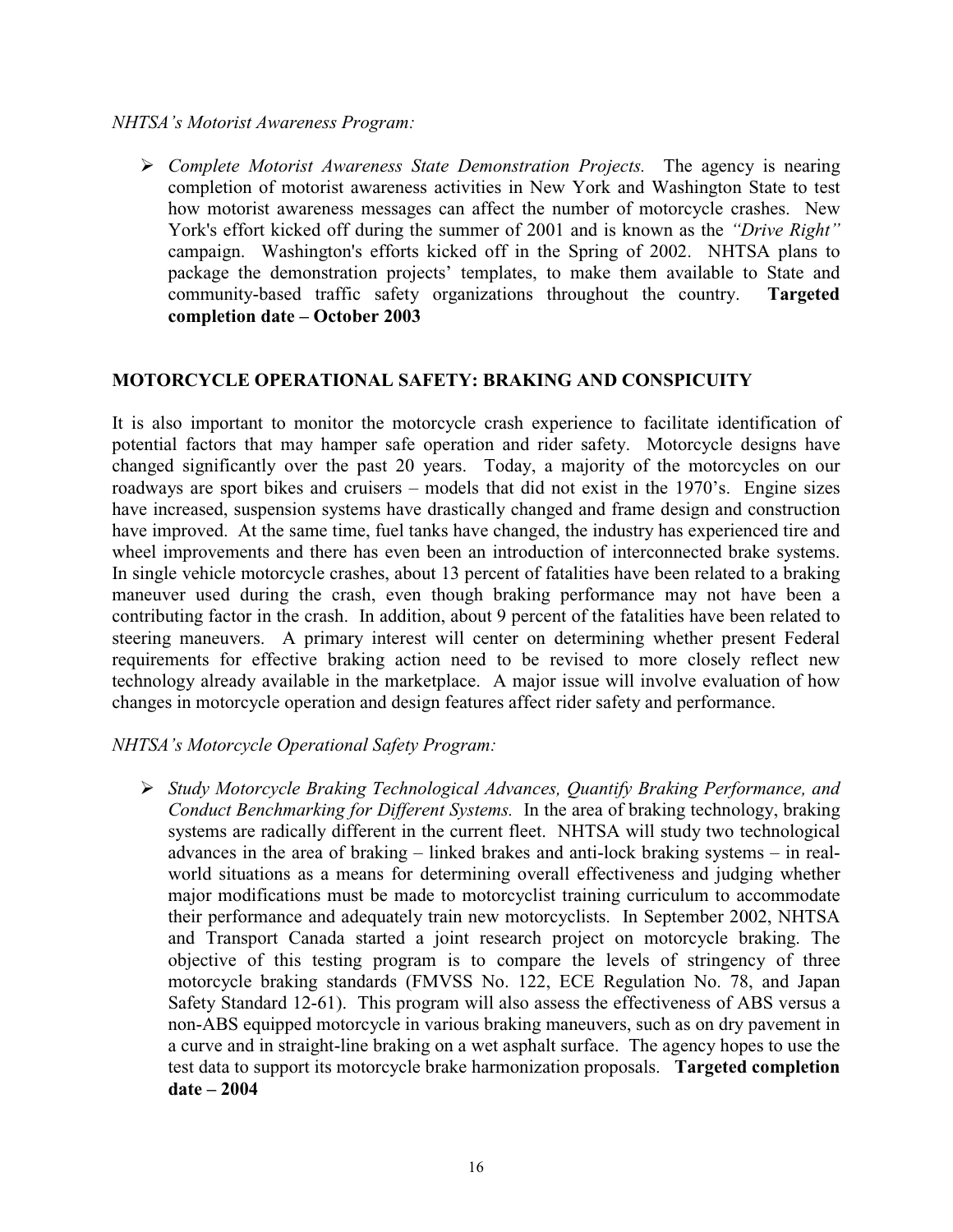! *Analyze Available Crash Data and Conduct Appropriate Research to Consider Effective Countermeasures for Improving Motorcycle Conspicuity.* The agency will analyze available and relevant data to determine the need for conducting research on motorcycle conspicuity. If additional research is deemed necessary, it will address potential countermeasures for improving motorcycle conspicuity. Based on the research findings, the agency will decide if new requirements should be proposed in rulemaking. Possible rulemaking actions may include mandatory requirements for motorcycle daytime running lamps (DRLs), side marker lamps and modulating headlamps. **Targeted completion date – 2005** 

#### **ROADWAY INFRASTRUCTURE SAFETY**

Motorcyclists are justifiably concerned about the effects of roadway infrastructure smoothness on motorcycle handling and operational safety. FHWA, through the Federal-aid and Federal land highway programs, provides financial and technical resources to State, local, and other Federal agencies for the improvement and preservation of America's highway system. The design, construction, operation, and preservation of the roadway relating to motorcycle safety are of prime concern to FHWA. NHTSA will continue to support FHWA's efforts in analyzing the current and future roadway issues in identifying specific actions to improve safety. In addition, receiving input on roadway infrastructure related safety issues from the motorcycle community is crucial for an effective program to be planned by both NHTSA and FHWA. FHWA has already initiated actions to address motorcycle safety needs relating to the roadway infrastructure. FHWA, working in partnership with the AMA, has taken steps to improve roadway surfaces, through guidance regarding using non-slippery road sealants and repair substances. This has been carried out in combination with educational campaigns.

#### *FHWA's Roadway Infrastructure Safety Program:*

! Develop Best Practice Guide for Improving Motorcycle Safety (implementation of Strategy *11 of the AASHTO Strategic Highway Safety Plan through TRB Study 17-18).*  The FHWA, in cooperation with NHTSA, is working with the Transportation Research Board and others on the implementation of the American Association of State Highway and Transportation's Strategic Highway Safety Plan (SHSP) (http://safetyplan.tamu.edu). The purpose of the SHSP is to improve safety on the Nation's highways through a comprehensive approach (enforcement, engineering, education and emergency medical services) with input and participation from many organizations and individuals. The SHSP has six main areas (driver, vulnerable users, vehicles, highways, EMS and management). In the vehicle areas is the strategy "Improving Motorcycle Safety and Increasing Motorcycle Safety Awareness" whereby an Implementation Guide to improve motorcycle safety is being developed. The guide will contain engineering, as well as educational, enforcement, and emergency medical services crash countermeasures to improve motorcycle safety. Upon completion of the Guide, FHWA will conduct a technology transfer and marketing activities as part of the overall SHSP implementation program. **Targeted completion date– August 2004**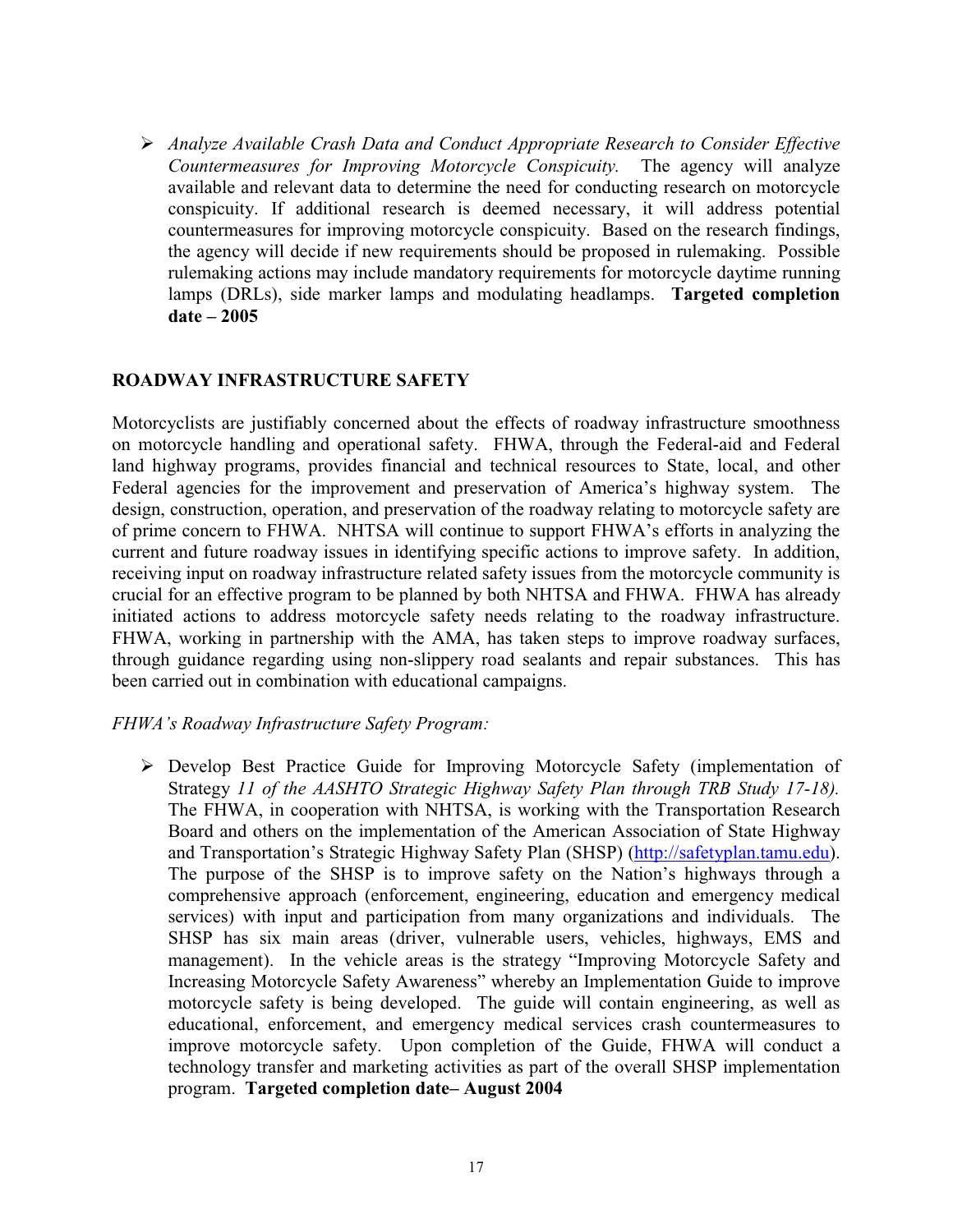# *B. INJURY MITIGATION*

While crash prevention is the primary focus of NHTSA's motorcycle safety program, not all motorcycle crashes will be prevented. In light of this fact, injury prevention becomes an everincreasing important component to reverse the upward trend in the number of motorcyclist fatalities each year. Injury mitigation stresses promoting the use of protective gear, including helmets that are compliant with Federal Motor Vehicle Safety Standard No. 218, Motorcycle Helmets (FMVSS No. 218) and supporting helmet usage laws governing riders of all ages.

## **MOTORCYCLE HELMET LAWS AND THE USE OF FMVSS 218 COMPLIANT HELMETS**

Helmets worn as part of a motorcyclist's protective gear are known to be very effective in a crash. NHTSA estimates that helmets saved the lives of 674 motorcyclists in 2001, and that 444 more lives could have been saved if all motorcyclists had worn helmets. Reported helmet use rates for fatally injured motorcyclists in 2001 were 53 percent for operators and 41 percent for passengers, compared with 54 percent and 47 percent, respectively, in 2000. Helmets are estimated to be 29 percent effective in preventing fatal injuries to motorcyclists and 67 percent effective in preventing brain injuries. $6\overline{6}$ 



According to NHTSA's NOPUS, helmet use for motorcycle operators fell from 71 percent in 2000 to 58 percent in 2002. This drop is significant and corresponds to a striking 45 percent increase in nonuse. According to previous NHTSA surveys, helmet use was reported to be near 100 percent at sites with State helmet use laws governing all motorcycle riders, as compared to 34 to 54 percent at sites with no helmet use laws or laws limited to minors.

Today, 20 States, the District of Columbia, and Puerto Rico require helmet use by all motorcycle operators and passengers. In another 27 States, only persons under a specific age, are required to wear helmets. Three States have no laws governing helmet use.

Mandatory helmet use laws were first required as part of the agency's initial highway safety program standards issued in 1967. From the onset, helmet laws have been a contentious issue in many states as public policy makers have debated the balance between personal freedom and the societal cost of crashes. Those opposed to mandatory helmet laws generally argue that their individual rights are or will be infringed and that helmet use should be left up to the choice of

<sup>&</sup>lt;sup>6</sup> 1996 Crash Outcome Data Evaluation System (CODES): Report to Congress on Benefits of Safety Belts and Motorcycle Helmets.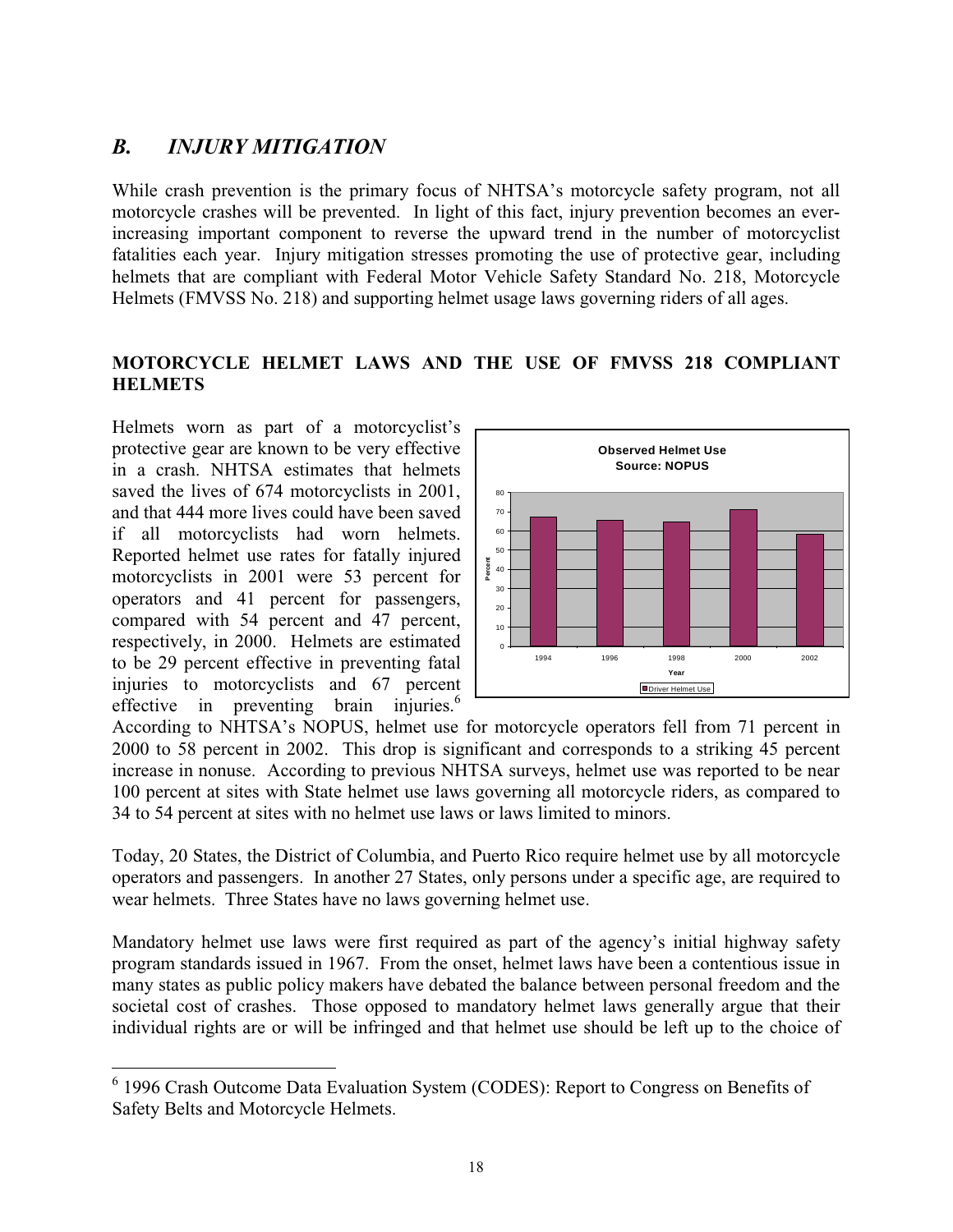individual riders. Those who advocate for helmet laws note that helmets are effective in reducing injury severity and that society bears a significant portion of motorcycle crash costs, thereby establishing a public interest in requiring the use of reasonable safety equipment. NHTSA estimates that \$13.2 billion was saved from 1984 through 1999 alone, because of the use of motorcycle helmets. An additional \$11.1 billion would have been saved if all motorcyclists had worn helmets.<sup>7</sup>

The cornerstone of the agency's injury mitigation component of its motorcycle safety program will be increasing the use of helmets that meet the FMVSS No. 218. NHTSA issued FMVSS No. 218, Motorcycle Helmets, on March 1, 1974, the performance standard, which establishes the minimum level of protection helmets must afford each user. All motorcycle helmets sold in the United States are required to meet FMVSS No. 218. FMVSS No. 218 has been amended twice, May 1, 1980, and on October 3, 1988. The 1980 amendment extended application of the standard to more helmets and the 1988 amendment added more test head forms and extended the standard's performance requirements to all helmet sizes and to improve test procedures.

While some States have chosen not to enact helmet laws for all riders, NHTSA will continue to work with the motorcycling, traffic safety, and health communities to educate and promote the voluntary use of helmets which meet FMVSS No. 218, along with the use of other types of personal protective gear as the last line of defense against serious injury for crash-involved motorcyclists*.* Wearing protective gear is the best weapon against injury when a crash does occur but many motorcyclists continue to ride with improper attire and non-compliant helmets or no helmet at all. Results of a study conducted in Florida indicate an increase in the use of noncompliant helmets.<sup>8</sup> NHTSA's NOPUS survey found that noncompliant helmet use equated to 14 percent in 2000 and 2002 respectively. Noncompliant helmets in the marketplace have a negative impact on the enforceability of FMVSS No. 218 for law enforcement officers, on safety for the users, and on economics for the manufacturers of compliant helmets.

As part of a nationwide protective gear campaign, NHTSA will develop consumer information to better inform motorcyclists of the characteristics of compliant helmets and the lack of safety provided by noncompliant helmets. However, not all motorcyclists are the same. As such, an important component to this National protective gear public information and education will be to develop messages for the various segments of the motorcycling population. For example, messages may be developed for the population of motorcyclists who prefer to ride cruisers, touring, or sport bikes.<sup>9</sup> In addition, the agency will promote the use of other protective gear that will increase conspicuity, mitigate injuries, and make the ride more comfortable for motorcyclists.

Meanwhile, NHTSA will work with appropriate National, State, and local law enforcement organizations to train law enforcement officers to identify noncompliant helmets while also developing training for judges and prosecutors to adjudicate helmet law violations. However, this task will prove challenging. Enforcing helmet laws that reference or incorporate FMVSS

<sup>7</sup>*Traffic Safety Facts– Motorcycles*, (DOT HS 809 089), National Center for Statistics and Analysis (NCSA), 1999.

<sup>8</sup> Turner, P.A. & Hagelin, C.A. (January 2000). *Novelty Helmet Use by Motorcycle Riders in Florida,* presented at the 79th Annual Meeting of the Transportation Research Board.

<sup>9</sup> For a description of these motorcycles types see the *National Agenda for Motorcycle Safety*, pp 39-41.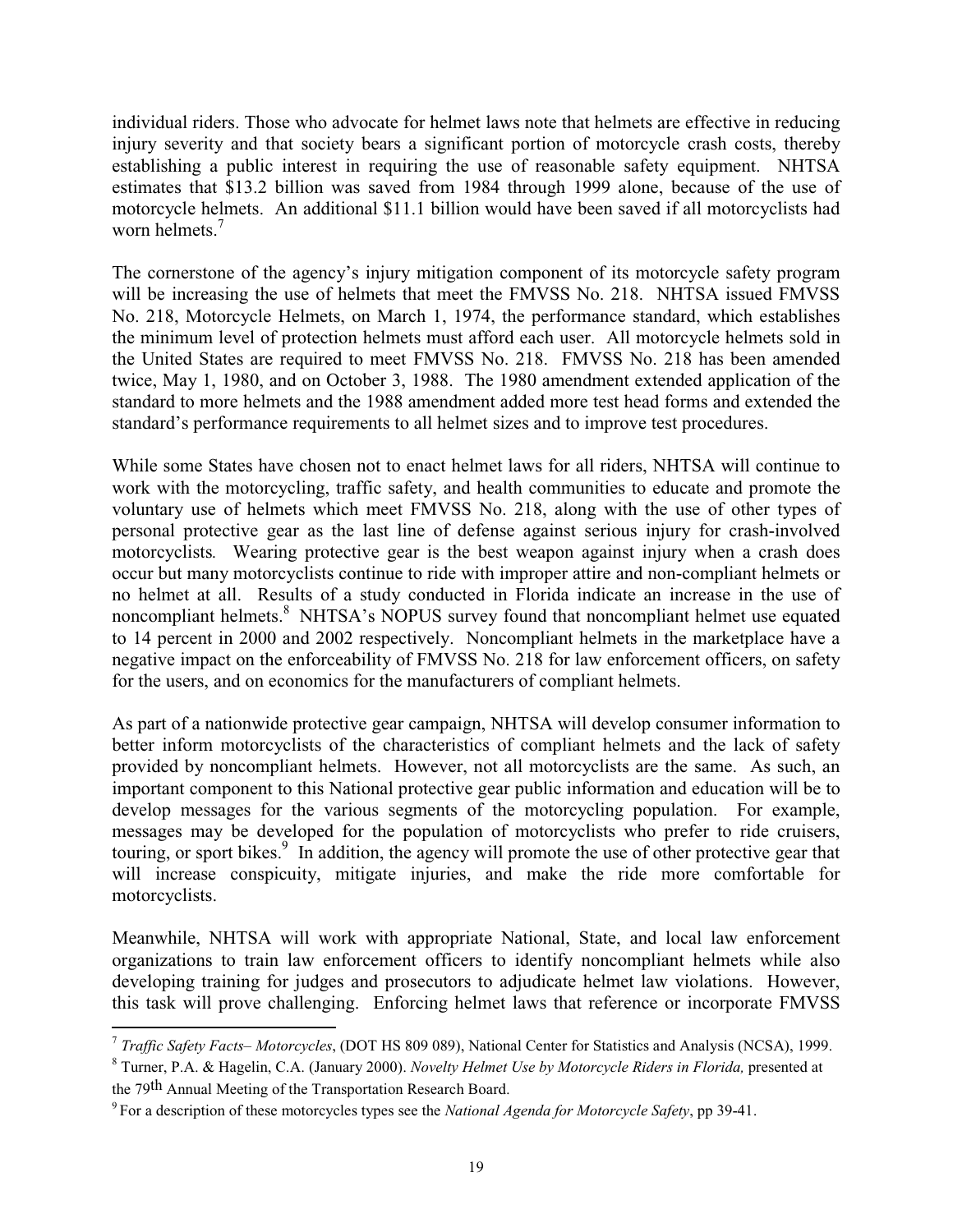No. 218 have been difficult for local and State law enforcement officers to enforce. The agency has received many complaints from law enforcement agencies across the country regarding officers' inability to prove a helmet is noncompliant under State law due to the accessibility of counterfeit DOT stickers. NHTSA will continue to provide technical assistance to States, when requested, with regard to legislation and laws relating to compliant helmet use.

### *NHTSA's Helmet Program:*

- ! *Evaluate Effects of Helmet Law Repeals.* NHTSA will continue to conduct appropriate research and evaluation on activities related to motorcycle helmet use laws and helmet use. The harsh reality exposed by the State helmet law repeal evaluations has prompted NHTSA to continue to evaluate the effects of helmet law enactments and/or repeals. As NHTSA tracks motorcycle crash experiences in States that repeal their helmet laws, the agency will use the State motorcycle fatality data to publicize the protective value of helmet use. The results will assist policy makers at the State and local level to make appropriate decisions that are based on the best available scientific evidence. **Targeted completion date– Ongoing, As Needed.**
- ! *Propose Rulemaking to Upgrade FMVSS No. 218, Motorcycle Helmets.* NHTSA will consider proposing rulemaking to require that helmets offer better protection and be more comfortable to wear. **Targeted completion date– To Be Determined.**
- ! *Revise FMVSS No. 218's Labeling Requirements.* The agency is considering revising the standard's labeling requirement to strengthen the standard's enforcement effectiveness (e.g., to enable enforcement officers to distinguish noncompliant helmets from compliant helmets). **Targeted completion date – To Be Determined.**
- ! *Harmonize Helmet Requirements with Other National and International Standards.* The agency may also harmonize the performance and test requirements with other major international and National standards, where appropriate, for improving helmet performance based on safety need and for reducing helmet cost to consumers from more uniform helmet designs. **Targeted completion date– To Be Determined.**

# *C. EMERGENCY RESPONSE*

After a crash has occurred, an injured rider's life can depend on rapid and appropriate emergency medical response. Emergency medical service (EMS) personnel provide medical support at the scene and during the transport to optimal emergency care facilities. NHTSA will continue to work with its partners to provide education and assistance to EMS professionals and the law enforcement community. Also, in ensuring that this information reaches the motoring public, NHTSA will expand outreach efforts to all motorists by working with medical and health care organizations. Similarly, the agency will work with motorcycling organizations to distribute bystander care information to motorcyclists nationwide. Bystander care information has proven to be very beneficial in the event of a motor vehicle crash. It assists crash victims by providing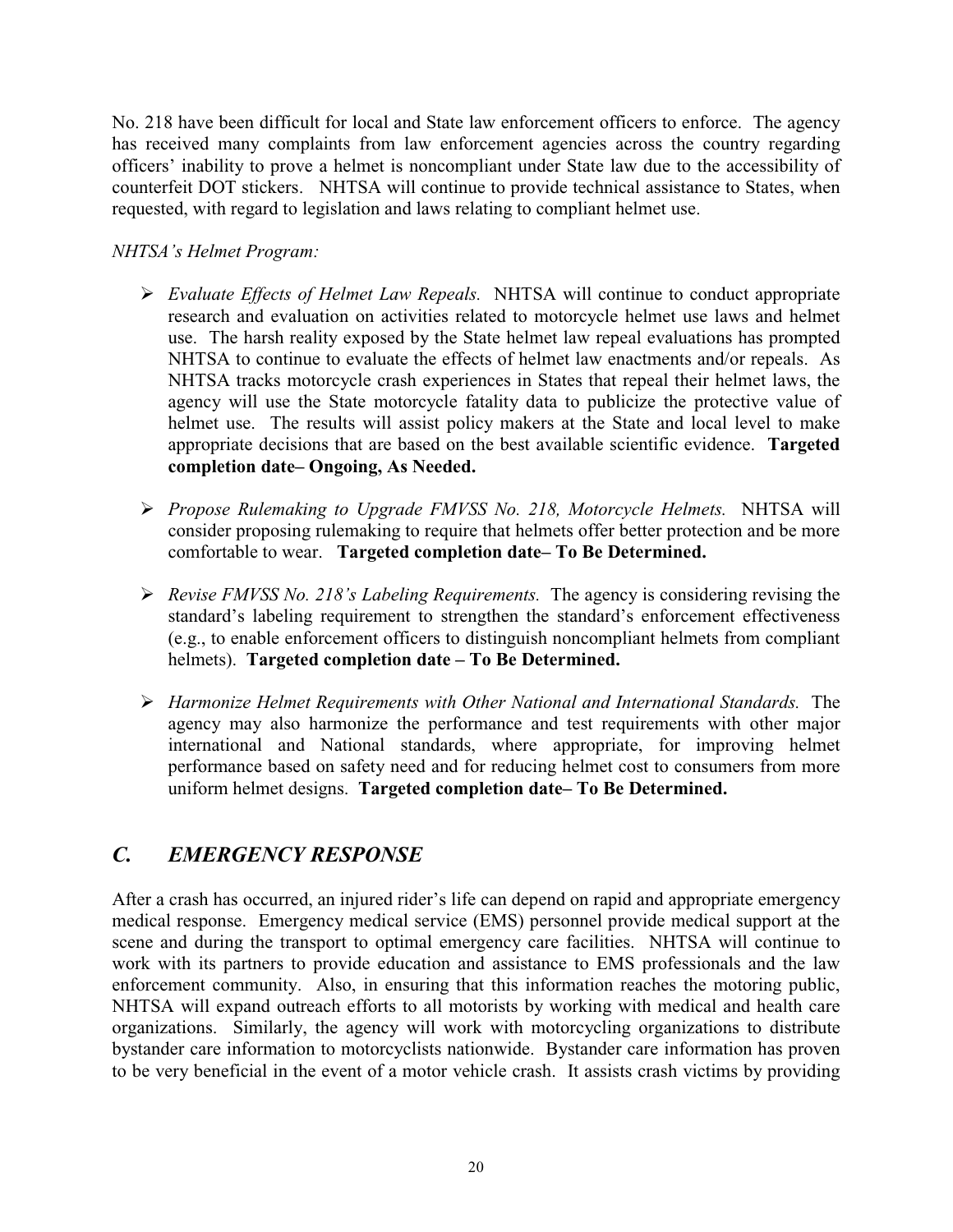bystanders with knowledge in reacting to a crash situation and seeking out appropriate emergency medical response.

#### *NHTSA's Emergency Response Program:*

! *Create Supplemental Bystander Care to Aid Injured Motorcyclists Materials.* NHTSA developed a National bystander care program, *First There, First Care* that includes awareness and training components. The *Awareness Program* is designed to encourage the public to stop and assist motor vehicle crash victims while the *Training Program* is a community based, hands-on training curriculum designed to increase knowledge and public confidence for assisting crash victims. For the general driving population, information will be provided to enable non-motorcyclists to properly secure the crash scene and tend to the immediate needs of an injured motorcyclist. Likewise similar supplemental materials, especially targeting motorcyclists, will be developed to provide lifesaving assistance at a crash scene for motorcyclists who may be riding in a group. **Targeted completion date – 2003** 

# **V. CONCLUSION**

NHTSA's Motorcycle Safety Program promotes the Department of Transportation's highest priority – safe transportation. It includes only brief synopses of the many activities the agency will pursue in reducing the number of motorcycle crashes and the fatalities and injuries associated with these devastating incidents. The problem of motorcycle fatalities and injuries is not NHTSA's alone to solve. States, local jurisdictions, national organizations and individuals each have the responsibility for ensuring motorcycle safety. NHTSA's program focuses on crash prevention, which is the area that has the greatest potential to offer a safety payoff for motorcyclists but also addresses the areas of injury mitigation and emergency response. Personal protection is the best weapon against injury mitigation when a crash does occur, followed by rapid emergency response.